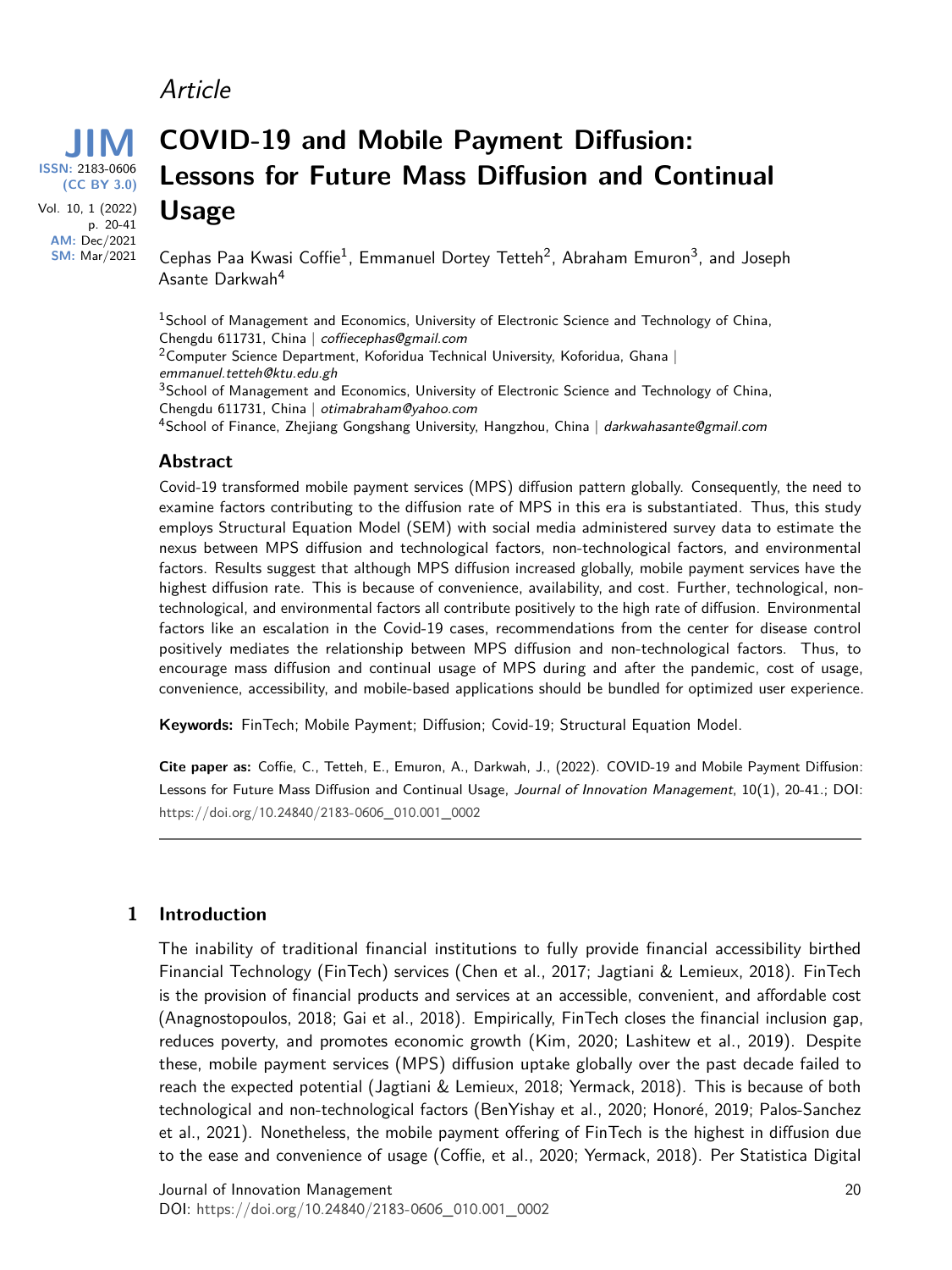Market Outlook, the global mobile payment segment grew by 0.3% and 0.8% between 2018-2019. However, given the onset of Covid-19, growth has increased by 1.2% and 2% between 2020 and the first quarter of 202[1](#page-1-0) $^1$ . This surmises the critical role of Covid-19 in the recent increase in MPS diffusion (Feder, 2020; Kudrati, 2020; Brown, 2020). Therefore, it creates a research gap requiring urgent empirical inquisition.

The optimism of individuals, businesses, and even countries in the first quarter of the year 2020 was dashed due to the unexpected emergence of Covid-19. Covid-19 is an infectious disease caused by a new virus. Although the main source of the Covid-19 remains a dilemma to the medical community, it spreads primarily through contact with infected persons who cough or sneeze. This presupposes that aside from directing inhaling droplets in the air, touching objects contaminated with the virus could also significantly spread the disease. According to Neeltje et al, (2020) the virus remains in aerosols for up to (3) three hours, (4) four hours on copper, up to (24) twenty-four hours on cardboard and up to (2) two to (3) three hours on plastic and stainless steel. Consequently, divergent policies are instituted to reduce the spread of the virus, China and South Korea sanitized fiat money to curtail the spread of the virus through exchanges. WHO recommends proper hand hygiene after handling banknotes (Kudrati, 2020), and urges nations to use digital payment as much as possible (Brown, 2020) to curtail the spread of the virus. This positions MPS ahead of the on-site services of traditional banks.

According to Crossman (2020), the onset of Covid-19 could propel the global FinTech industry to the next level. However, recent studies on Covid-19 and FinTech nexus fail to identify specific factors contributing to increased MPS diffusion globally (Feder, 2020; Kudrati, 2020; Brown, 2020). This creates a gap that could affect the future design, diffusion, and continual usage of MPS. Therefore, this study explores the contribution of technological, non-technological, and environmental factors to increased MPS diffusion globally. Using social media administered survey, we seek answers to the questions; can the increased MPS diffusion be explained by technological, non-technological, and environmental factors? and is the relationship between MPS diffusion and technological and non-technological factors explained by environmental factors? Results indicate that mobile payment tops the models of FinTech services diffused globally. Further, technological, non-technological factors, and environmental factors all contribute to the increased MPS diffusion globally. Finally, the recent environmental factors (Covid-19) mediate the positive relationship between MPS diffusion and non-technological factors. Therefore, the optimal design, mobile-based applications, and affordable pricing of MPS would promote future mass diffusion and continual usage.

This study is unique and significant to individuals, businesses, industry practitioners, and policymakers because; it reinforces the significant role of technology in combating the spread of infectious diseases, it supports the call for cashless economies, and challenges FinTech service providers on the development of cost-effective and accessible services for mass MPS diffusion and continual usage. The remainder of the paper is organized as; literature review, research methods, results and discussion, and conclusion.

# **2 Literature Review and Hypotheses formulation**

# **2.1 FinTech**

Financial technology (FinTech) revolutionized the design of financial products and services to deliver superior security, accessibility, and affordability (Gai, 2018). Currently, financing, investments, and payment solutions are readily accessible via mobile devices anywhere. FinTech services reach many

<span id="page-1-0"></span><sup>1.</sup> https://www.statista.com/outlook/dmo/fintech/digital-payments/worldwide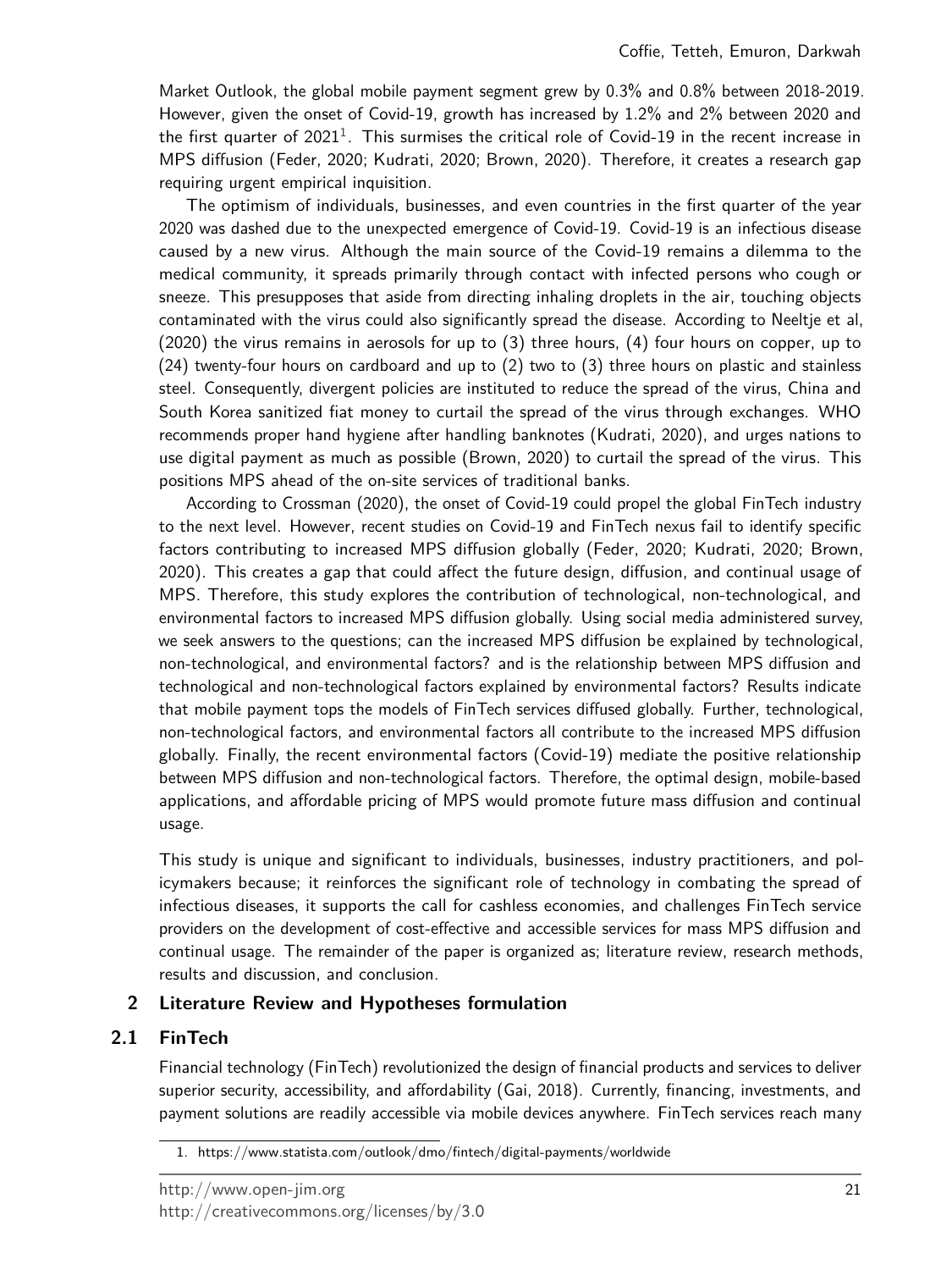individuals and businesses than traditional financial services limited by infrastructural deficiencies (Jagtiani & Lemieux, 2018). Further, to resolve the infrastructural deficiencies (number of ATMs and the number of bank branches) to stay competitive, traditional financial institutions have resorted to several partnership arrangements with FinTech start-ups to provide superior financial accessibility (Drasch et al., 2018). These partnerships broaden the scope of FinTech service delivery to include individuals living in both urban and rural communities. In the wake of the Covid-19, popular non-pharmaceutical measures implemented to slow the spread include social distancing, self-isolations, and city lockdowns. This means that visiting financial institutions, markets, and other public places in many countries is prohibited. Again, previous studies suggest that money in the form of paper and coins could transmit bacteria and viruses (Angelakis, 2014; Adinortey, et al., 2011). This presupposes that the use of digital money transacted via the internet can to an extent reduce the spread of bacteria and viruses because physical contact is avoided. Further, the closure of many public places and the lockdown of cities indicate that trade must be conducted online and paid for digitally. **Figure 1** is the statistics and projection for mobile payment globally from 2017 to 2024.



Source: Statista Digital Market Outlook

**Figure 1.** Mobile payment diffusion and projection (Statistica Digital Market Outlook, 2020)

# **2.2 Technological factors**

Ligon et al. (2019) study factors contributing to low the digital payment diffusion in India and found cost of using digital payment in India is not directly related to the low diffusion. However, customers' intention to use digital payment accounts for the low diffusion. Therefore, focusing on the requirements of customers in designing digital payment services is likely to increase diffusion than simply reducing the cost. Yoo et al. (2020) study digital payment adoption and reveal that compatibility features of blockchain positively influences blockchain diffusion. However, the complexity, trialability, and observability variables of innovation diffusion theories negatively affect blockchain diffusion. Therefore, results concerning blockchain diffusion globally could resolve these challenges. Again, Daryaei et al. (2020) identify compatibility as a key determinant in diffusing blockchain in the tourism industry. Thus, given the compatibility of the proposed digital currency with existing financial technology products, digital currency diffusion could be successful. Palos-Sanchez et al. (2021) explore the approaches to digital payment diffusion and find that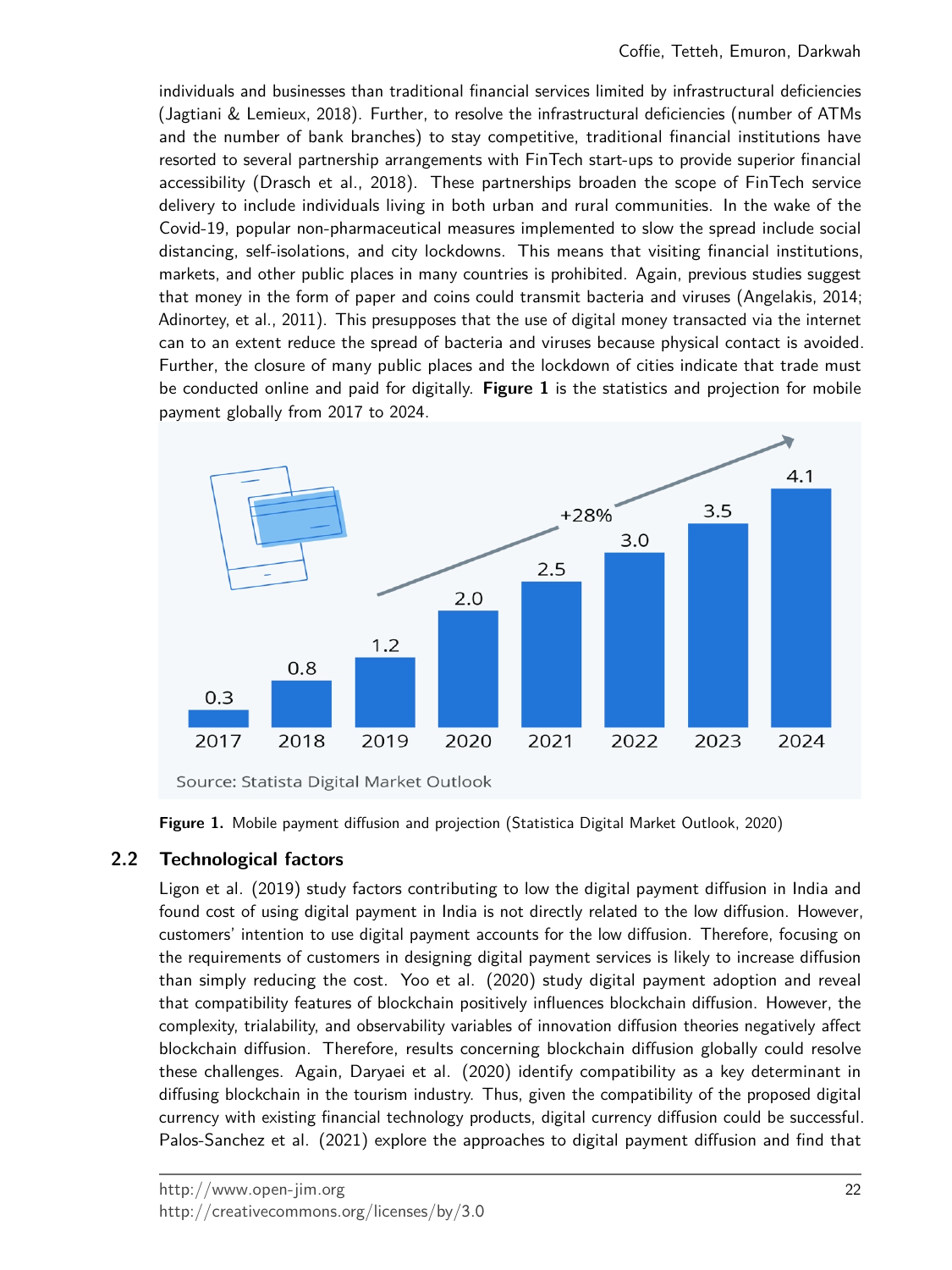privacy influences perceived utility, and that trust influences privacy and perceived ease of use, thus indirectly affecting the intention to use cryptocurrencies. Per Shahzad et al. (2018) in the study of digital payments adoption in China, perceived trustworthiness, perceived usefulness, ease of use, and intention to use are significant factors driving cryptocurrency diffusion. These outcomes confirm existing theories on innovation diffusion. Further, Almuraqab (2019) predicts the factors influencing digital currency diffusion in the UAE and finds that perceived usefulness, perceived trust, social influence, and the perceived ease of use altogether affect end-users intention to diffuse digital currency in the UAE. Zarifis et al. (2015) consider trust as a significant determining factor in the adoption of digital currency. Specifically, the type of digital currency, the platform for exchange, the mediation, and regulations are crucial factors influencing the trust of end-users. Therefore, improving the design of digital currency in these aspects would increase trust and subsequent mass diffusion. Lu et al. (2017) studies the use of digital payment in Taiwan and assert that irrespective of the potential of digital payment, security challenges continually limit diffusion, Thus, to improve diffusion, security concerns should be resolved.

Ključnikov et al. (2020) find that new technology curiosity, the level of income of prospective users, experience in the use of technology, perceived security, and expected benefits of digital currencies influences diffusion. Further, younger potential users are more likely to diffuse digital currencies than their older counterparts. Kennedyd et al (2020) identify four variables contributing to the high mobile payment diffusion in China. Although ease of use, improved infrastructure, and simplicity are significant variables, government support is paramount. Consequently, diffusion of the proposed digital currency could see mass diffusion given the right regulatory backing. Chopra and Ranjani (2020) find that the intention to use digital transactions is determined by the perceived ease of use, the cost of usage, and the influence of peers. However, the security of using the technology negatively affects diffusion if the users have trust issues concerning the transactions. Rathore et al. (2020) propose that the qualities of blockchain-like privacy, integrity, data availability and security could drive digital currency diffusion in India. Consequently, given the refined CBDC in China which promotes regulatory oversight, diffusion is likely to increase. Sun et al. (2021) employs the extended complexity theory to examine blockchain diffusion in SMEs and find that complexity, perceived risk, perceived fairness, and reward sensitivity have significant effects on the intention to use blockchain. Cong et al. (2020) find user feedback on digital currency platforms to positively drive diffusion. Further, the cost of digital currency also drives diffusion. Thus, ensuring less volatility in the proposed CBDC currency by the People's republic of China could witness mass diffusion. Saleh et al. (2020) from the Islamic perspective, behavioral intention is a key factor influencing cryptocurrency. However, the behavioral intention of users is driven by Shari'ah compliance, perceived ease of use, emotionality, perceived usefulness, and financial cost.

## **2.3 Non-technological factors**

Valeri (2020) finds that although digital payment is perceived to be minimally understood by laypeople, the emergence of mobile payment becomes the selling point of technology. Thus, this surmises a gradual growth in the knowledge level on digital currencies which is useful for mass diffusion. Saiedi et al. (2020) study the global factors influencing digital payment diffusion and suggest that digital payment is gaining popularity because of the traditional financial system limitations. However, the potential for digital currency diffusion is superior for countries with a developed traditional financial sector. Zhu et al. (2015) assert that digital currencies have potential in China. However, legal implications should be considered in line with the regulatory framework to ensure safe diffusion. Further, mass digital currency diffusion is impossible without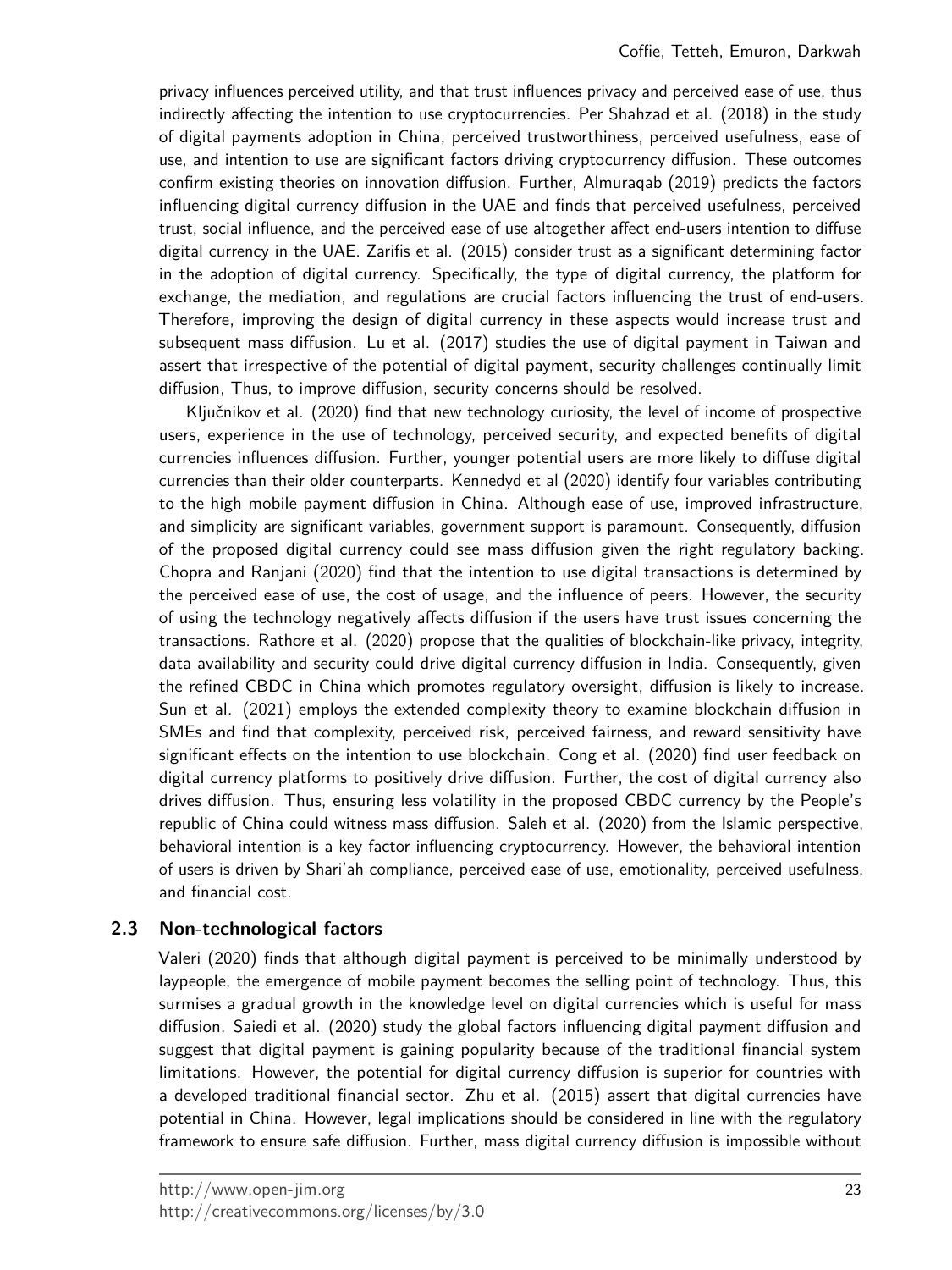the involvement of traditional financial institutions. Presthus and Malley (2017) in the evaluation of the motivations and barriers to digital payment diffusion reveal that innovation curiosity accounts for the use of digital payment for early adopters. However, late adopters are skeptical about security. Thus, the current mass non-diffusion of digital currency could be explained by the security concerns of end-users. Yao (2018) developed a framework to study central bank digital currency adoption in China and identify that the Chinese DFC ensures stability, security, regulation, and empowerment of users in the use of the digital currency. Therefore, compared with existing digital currencies, the Chinese DFC eliminates the fear of instability and security through the offer of high security for users. Sivathanu (2019) finds in the study of digital payment diffusion in India that behavioral intention to use and innovation resistance affect digital payment diffusion in India. Wu et al. (2019) propose a digital payment that supports the supervision of an auditor to reduce fear and uncertainty. This contradicts the functioning of existing digital currencies which permits anonymous transactions without the possibility of auditor mediation. Therefore, this proposed currency is capable of meeting the regulatory requirements of the Chinese Government. Lee et al. (2021) assert that the central bank digital currency is here to stay as a future currency, however, successful implementation would be influenced significantly by knowledge in technology. Consequently, individuals and countries with technology expertise have an edge concerning digital technology diffusion.

Náñez Alonso et al. (2020) suggest that the implementation of the central bank's digital currency on a global scale is far from reality because of the diverse opinions of different countries. However, the move by the Chinese government could see the potential diffusion of the currency if the backing of the population is guaranteed. Li and Huang (2021) commend the earlier effort of the People's Bank of China and investigate the prospects of digital currency. Further, they assert that the creation of digital currency by the People's Bank of China would change the financial landscape of China and this could potentially have a diverse effect on the traditional financial institutions. Shah (2017) indicates that the knowledge level of laypeople on technology is minimal. Thus, this could be a reason for the minimal digital payment diffusion. Consequently, as knowledge dissemination on digital payment expands, adoption is likely to increase over time. Arango-Arango and Suárez-Ariza (2020) present evidence that the adoption of digital payments reduces the demand for cash. Further, growth in the demand for cash is driven by economic growth and lower interest rates. Thus, the current pace of economic growth in China could propel the digital currency agenda of the government. Again, Chorzempa (2021) indicates that the early move by the People's Bank of China could become significant to the digital payment diffusion in China. The regulatory adjustment and the further development of the digital currency to meet the needs of the country are equally significant for diffusion. This is because it is perceived that the knowledge on digital currency from the layperson's view is higher in China than in other parts of the world.

Sahebi et al. (2020) purport that regulatory uncertainty, lack of knowledge, and high sustainability costs are the barriers to blockchain diffusion. So, per the regulatory certainty surrounding the proposed CBDC in China and the growth in knowledge dissemination, we expect to see mass diffusion. Werner et al. (2020) provide that organizations could become competitive if blockchain technology offers traceability and immutability of transactions. Alzahrani and Daim (2021) in the study of cryptocurrency diffusion identify economic, technical, social, and personal factors are the determining factors in cryptocurrency diffusion. Thus, cryptocurrency diffusion should not be seen from a single angle but different perspectives. Štrkolec and Hrabčák (2021) suggest issues like the correctness of records, legal status, and tax challenge digital currency diffusion. Huynh et al. (2020) found that between 2016 and 2018 the share of Canadians who were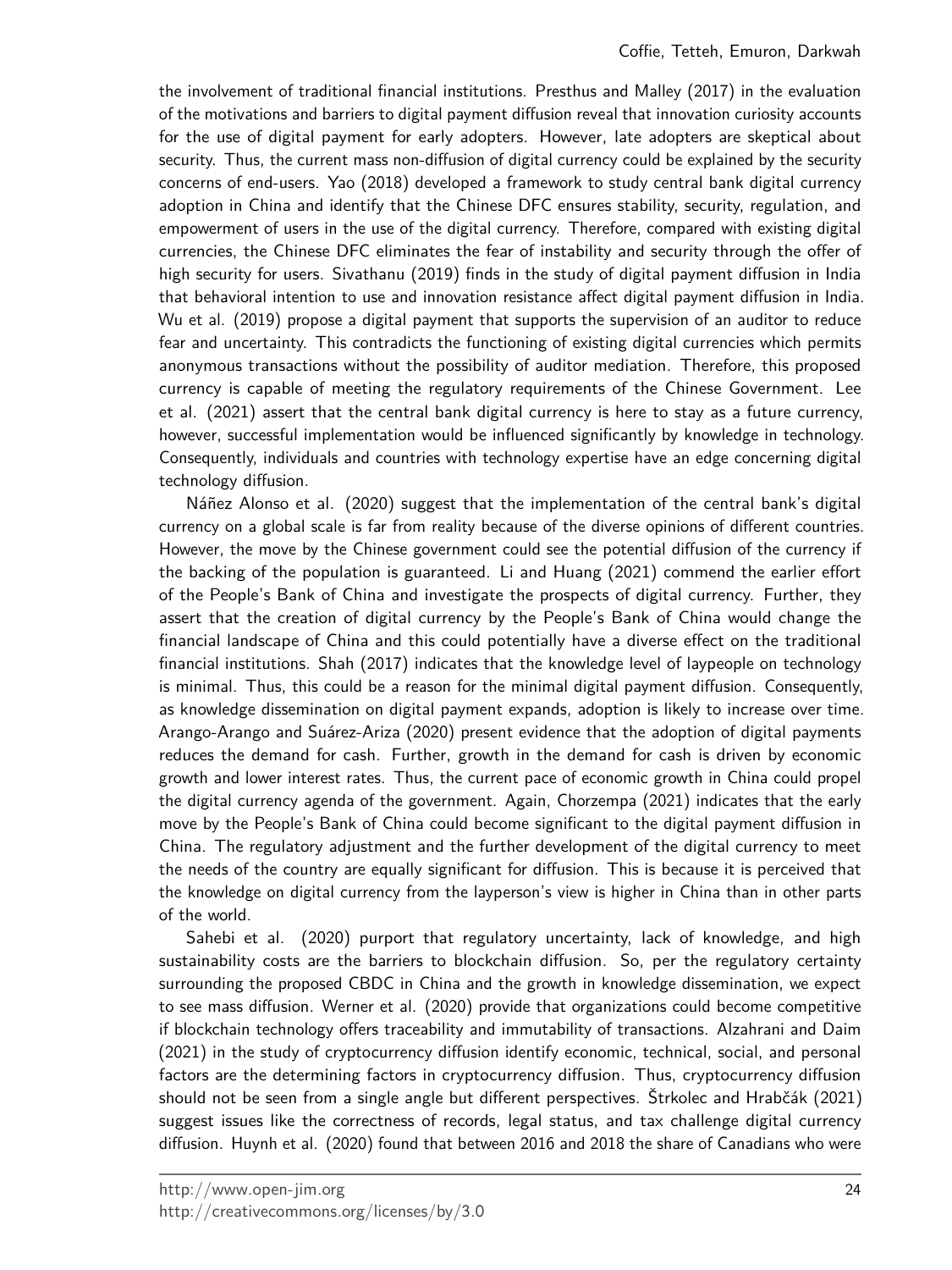aware of digital payment increased from 62 percent to 89 percent and those that owned Bitcoin increased from 3 percent to 5 percent. This suggests improvements in the knowledge level of people on digital currencies. Kosmarski (2020) lists key challenges and barriers to digital payment diffusion in academia as usability, security issues, legal concerns, conflict of values, and a critique of political dimensions of blockchain governance. Using text mining, Ye and Zhao (2021) disclose that majority of the public is neutral toward the proposed digital currency. Nevertheless, those with positive attitudes outnumbered those perceiving the digital currency initiative as undesirable.

#### **2.4 Environmental Factors**

While the world awaits the arrival of a vaccine, WHO and governments of countries have suggested and implemented several non-pharmaceutical measures including mass testing, quarantines, and self-isolations to effectively treat and slow the further spread of the virus. According to WHO, social distancing is the main tool to prevent the further spread of the virus. Consequently, countries across the globe have placed bans on public gatherings and activities involving a significant number of individuals. Empirical evidence suggests that the timely prohibition of public gatherings and the closure of schools, churches, and theatres had a positive effect on reducing the number of infections during the 1918 pandemic in the US (Markel et al, 2006; Hatchett et al. 2007). Again, travel bans, airport closure, and city lockdowns have been instituted to restrict the movement of individuals between cities, countries, and continents to curb the spread of the virus. According to Torres (2011), the influenza outbreak during world youth day 2008 affected pilgrims accommodated in larger halls than those in smaller groups. Although proven to be effective, the challenges presented by these measures include but are not limited to the restriction of physical trade both international and local, the accessibility to financial and other services, and possible shortage in food and water supply. Technology-enabled services provide the solution to trade, delivery, and payments. In China, cities on lockdown are sustained by digital delivery and payment systems that supply daily goods and services promptly (Chengyi, 2020). This means that individuals on lockdown can stay at home and make payments for goods and services without moving or using paper or coin money.

The declaration of Covid-19 as both pandemic and epidemic in nature resulted in the race against time to create a vaccine to halt the spread. The virus is highly contagious spreading through droplets from an infected person's cough via aerosols or contact with infected surfaces including metals, plastics, paper, and other materials (Neeltje et al, 2020). This means paper money or coins could be contaminated and aid in the spread of the virus as it changes hands. As of March 3, 2020, the fatality rate of the global Covid-19 cases stood at about 3.4% (Joseph, 2020). Consequently, scientists in different countries are working around the clock and are at various stages of vaccine development and or testing. While the development, testing, and approval of a vaccine under untested techniques is estimated to take at least between 12 to 18 months (Arnold, 2020), existing drugs identified to potentially treat the Covid-19 and non-pharmaceutical measures have been adopted globally to treat infected individuals and minimize the spread of the virus respectively. **Figure 2** is statistics of the Covid-19 cases globally from 2020 to 2021.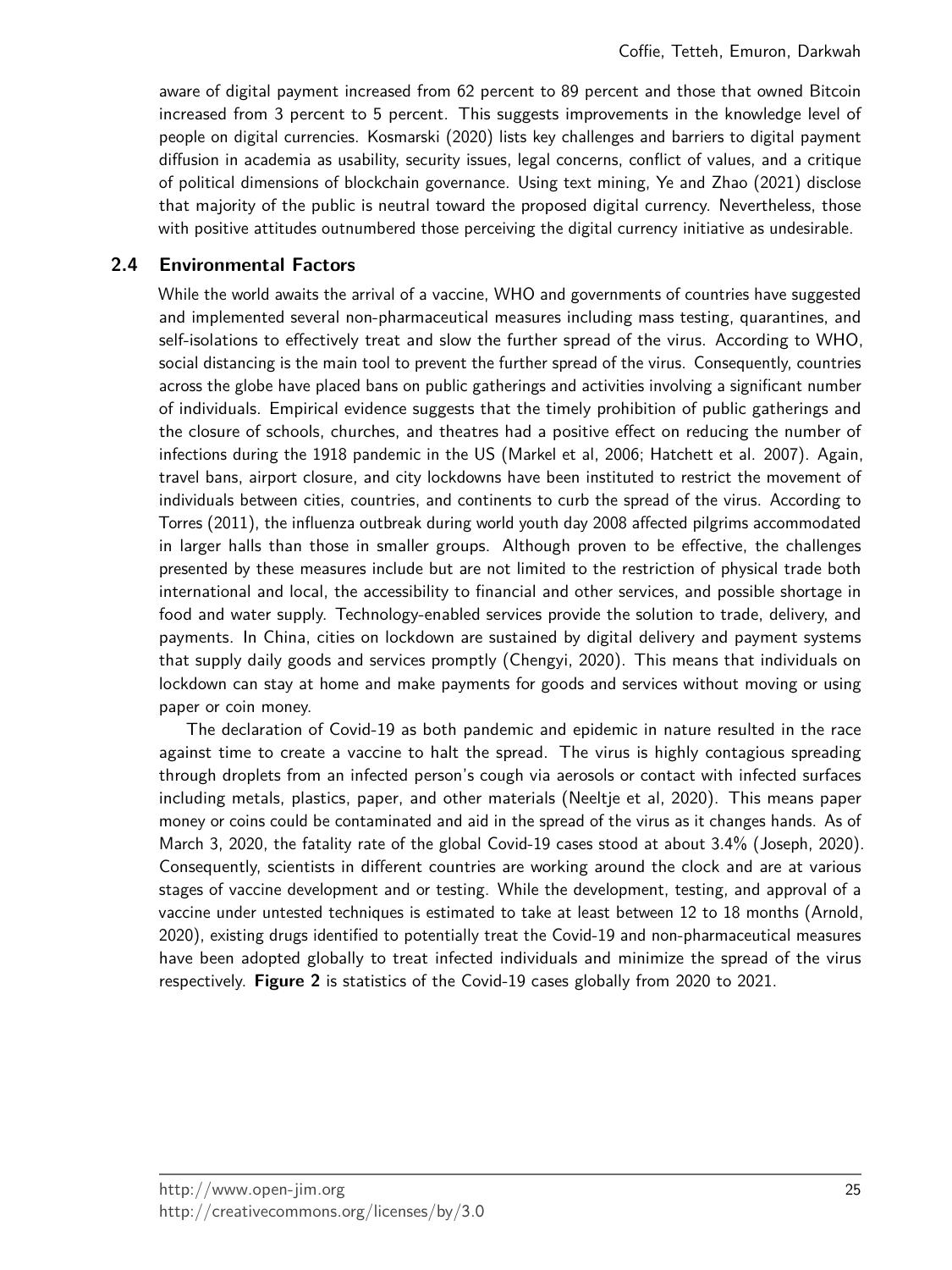

**Figure 2.** Covid-19 Cases 2020-2021 (Source: Statistica, 2021)

# **2.5 Technology diffusion theories**

The study of technology or innovation diffusion at different levels is supported by different theories. Unlike technology diffusion at the firm organizational level which employs the organizationalenvironmental (TOE) framework (DePietro et al., 1990), technology or innovation diffusion at the individual employs the Technology Acceptance Model (TAM) which emphasizes the usefulness and perceived ease of diffusing technology (Davis, 1989), the Theory of Reasoned Actions (TRA) focuses on the user rationality in choosing to diffuse a specific technology given all possible consequences (Yousafzai et al., 2010) or the Theory of Planned Behavior (TPB) which emphasizes on the behavior of individuals given specific circumstances (Bagozzi et al., 1992). These theories together provide support for the study variables because; the technology acceptance model and the theory of reasoned actions emphasize factors like convenience, affordability, and user-friendliness which significantly affects the choice of individuals in the diffusion of any form of technology (Cong et al., 2020; Zarifis et al.,2020; Shahazad et al., 2020). Further, the theory of planned behavior also provides insight into the behavior of individuals given the existence or absence of an underlying condition. Consequently, the onset of Covid-19 and the increase in cases could also trigger the behavior of individuals towards MPS diffusion (Feder, 2020; Kudrati, 2020; Brown, 2020). Aside from these theories, the TOE provides evidence of the role of the environment in the decision to diffuse technology. Therefore, given the current environmental condition (Covid-19), there is a high likelihood that the increase in the use of mobile payment across the globe is propelled by this factor (Kudrati, 2020). Finally, the innovation diffusion theories focus mainly on the attributes of the technology or innovation in question. Therefore, using the Roger (1983) five attributes of innovation diffusion, mobile payment has a relative advantage over other forms of payment, it has minimal issues of complexity, it is compatible with several forms of transaction, it has existed for some years, and the results of using mobile money is evidence in the literature to prove it potency (Goh & Marianna, 2020). Therefore, given the current environmental conditions, individuals are likely to opt for these services ahead of card payments or physical transactions.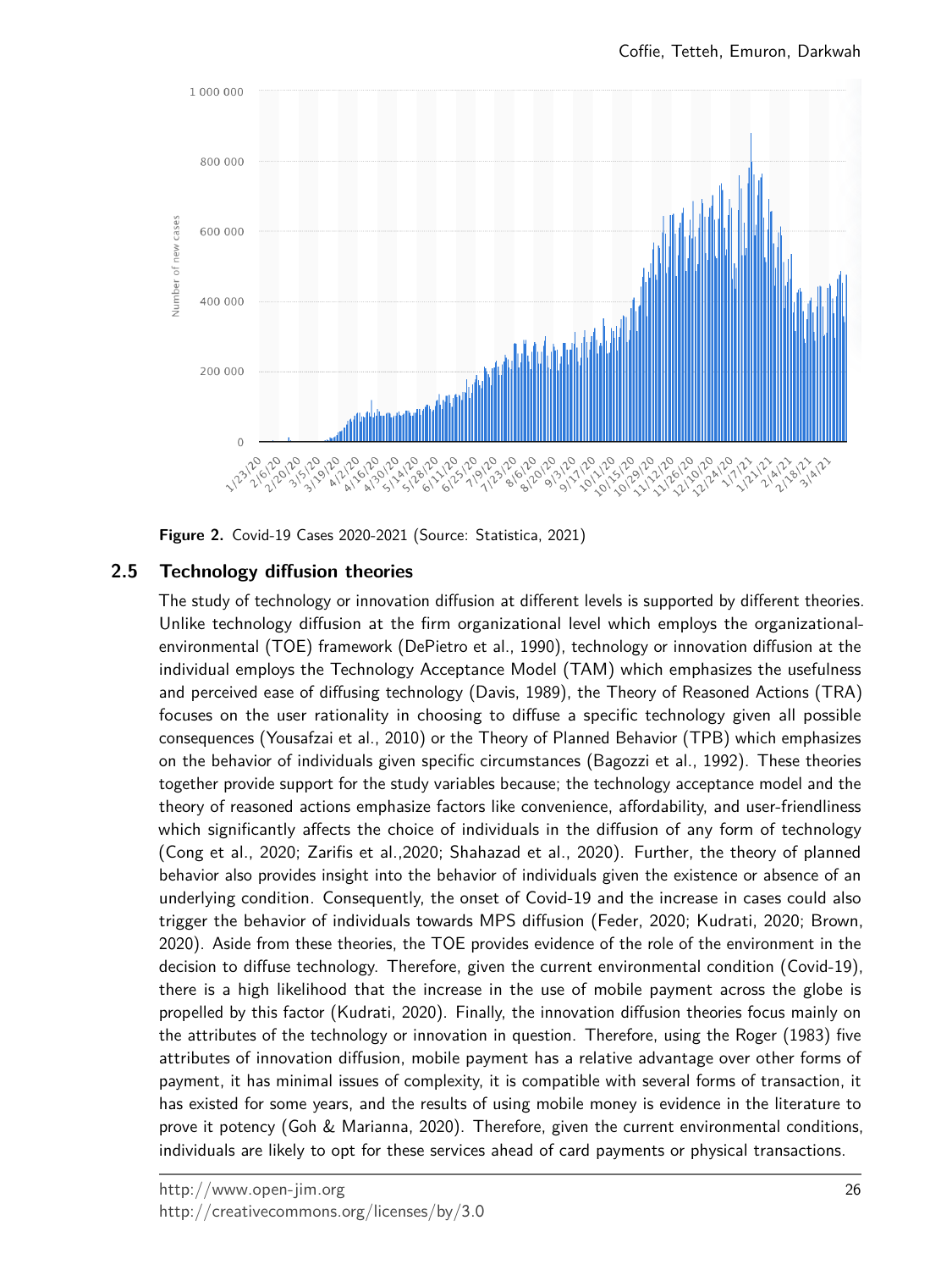## **2.6 Hypotheses Formulation**

Technology and innovation diffusion theories point to the significance of technological and non-technological factors in technology diffusion (Ključnikov et al., 2020; Ligon et al., 2019). Concerning MPS diffusion, technological factors like the cost of usage, accessibility, convenience, and ease of usage is empirically proven to affect diffusion positively (Saleh et al., 2020; Cong et al., 2020; Zarifis et al.,2020; Shahazad et al., 2020). Further, non-technological factors like knowledge level, education, and banking systems are proven to positively drive the diffusion of these services (Sahebi et al., 2020; Huynh et al., 2020). However, given the ongoing Covid-19 phenomenon, studies have identified the spike in the Covid-19 cases globally and the recommendations of the CDC to positively affect MPS diffusion (Feder 2020; Kudrati, 2020; Brown, 2020). Therefore, we theorize hypotheses H1a, H1b, and H1c to examine these relationships.

H1a: The increase in mobile payments services diffusion during Covid-19 is positively influenced by technological factors

H1b: The increase in mobile payments services diffusion during Covid-19 is positively influenced by non-technological factors

H1c: The Increase in mobile payments services diffusion during Covid-19 is positively influenced by Environmental Factors

While technological factors (cost, convenience, accessibility, and ease of use) and nontechnological factors (knowledge level, banking system, and educational level) are established empirically to affect MPS diffusion (Sahebi et al., 2020; Huynh et al., 2020), we examine the role of the current environmental factors (spike in Covid-19 cases globally, and CDC recommendations) in the relationship between these factors and MPS diffusion. This is based on the recent assertion that Covid-19 and CDC recommendations increase MPS (Feder, 2020; Kudrati, 2020; Brown, 2020).

H2a: The relationship between the increase in mobile payments during Covid-19 and technological factors is positively mediated by environmental factors

H2b: The relationship between the increase in mobile payments during Covid-19 and nontechnological factors is positively mediated by environmental factors



**Figure 3.** The Conceptual Framework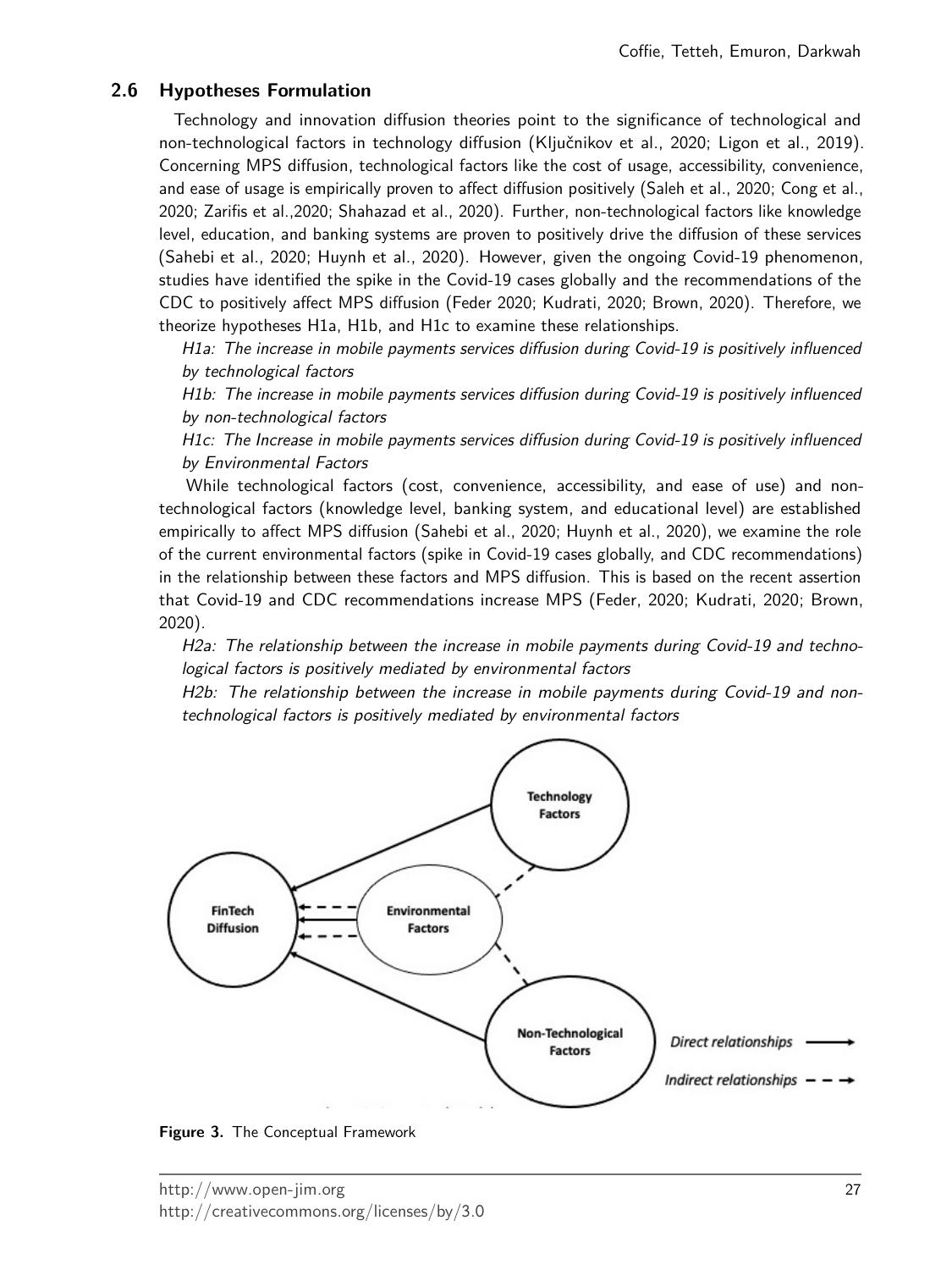| Constructs                       | Components             | <b>Items</b> | Variable    | References                                                 |
|----------------------------------|------------------------|--------------|-------------|------------------------------------------------------------|
| FinTech Diffusion                | Personal use           | 3            | Dependent   | Coffie et al.(2020); Kizza,<br>(2013); Ligon et al. (2019) |
|                                  | Business use           | 3            |             |                                                            |
|                                  | Cost                   | 3            |             | Saleh et al (2020); Cong et al.<br>(2020)                  |
| Technology<br>Factors            | Convenience            | 3            |             | Zarifis et al. (2020); Shahazad<br>et al. (2020)           |
|                                  | Accessibility          | 3            |             | Klju?nikov et al. (2020); Ligon<br>et al (2019)            |
|                                  | Fear of infection      | 3            | Independent | Kudrati (2020); Brown (2020)                               |
| Non-<br>Technological<br>Factors | Participation of banks | 3            | Variables   | Saiedi et al. (2020); Drasch et<br>al.(2018)               |
|                                  | Knowledge level        | 3            |             | Sahebi et al. (2020); Huynh et<br>al. (2020)               |
| Environmental<br>Factors         | CDC recommendations    | 3            |             | Feder (2020); Kudrati (2020);<br>Brown (2020)              |
|                                  | The Covid-19 cases     | 3            |             | McIntosh (2020); Hall (2020)                               |

| Table 1. Measurement Constructs |
|---------------------------------|
|                                 |

Source: Authors Construct

# **3 Research Methodology**

## **3.1 Data source and sampling procedure**

The study estimates the increased MPS diffusion in the Covid 19 period, technological factors, non-technological factors, and environmental factors nexus. The study employs a quantitative approach with online social media survey data from Facebook, Instagram, and Twitter. Social media is preferred for data collection because Covid-19 MPS diffusion is a global phenomenon and social media provides the opportunity to attain data from different parts of the world. This reduces cost, increases the research scope, and saves time. Further, the study adopts the non-probability accidental sampling technique which includes participants as at when they are available and ready to respond to the survey. This method is suitable for this because it captures mostly individuals who have used FinTech services during this period and those who know the subject. Accordingly, the target population is all individuals who have used MPS during the start of the Covid-19. Therefore, due to the possibility of generating responses globally, we are unable to pre-determine the sample size of the study. To collect the data, our survey instrument consists of five (5) separate segments capturing respondents' demographic factors, MPS Diffusion (the personal and business use of mobile payments during Covid-19, the receipts, and payments using mobile payments), Technological Factors (the cost, accessibility, and convenience of using mobile payment services), Non-Technological Factors (the fear of infection, participation of banks, and knowledge level of users), and Environmental Factors (Center for Disease Control (CDC) recommendation and the total number of Covid-19 cases). See **appendix I** for the full details of the survey questionnaire. For details on the measurement constructs of the study. Further, a summary of the measurement constructs and components is presented in **table 1**.

The data collection process had three parts; the first draft was a pre-test of the survey instrument amongst 46 Facebook users randomly to determine the suitability of the instrument.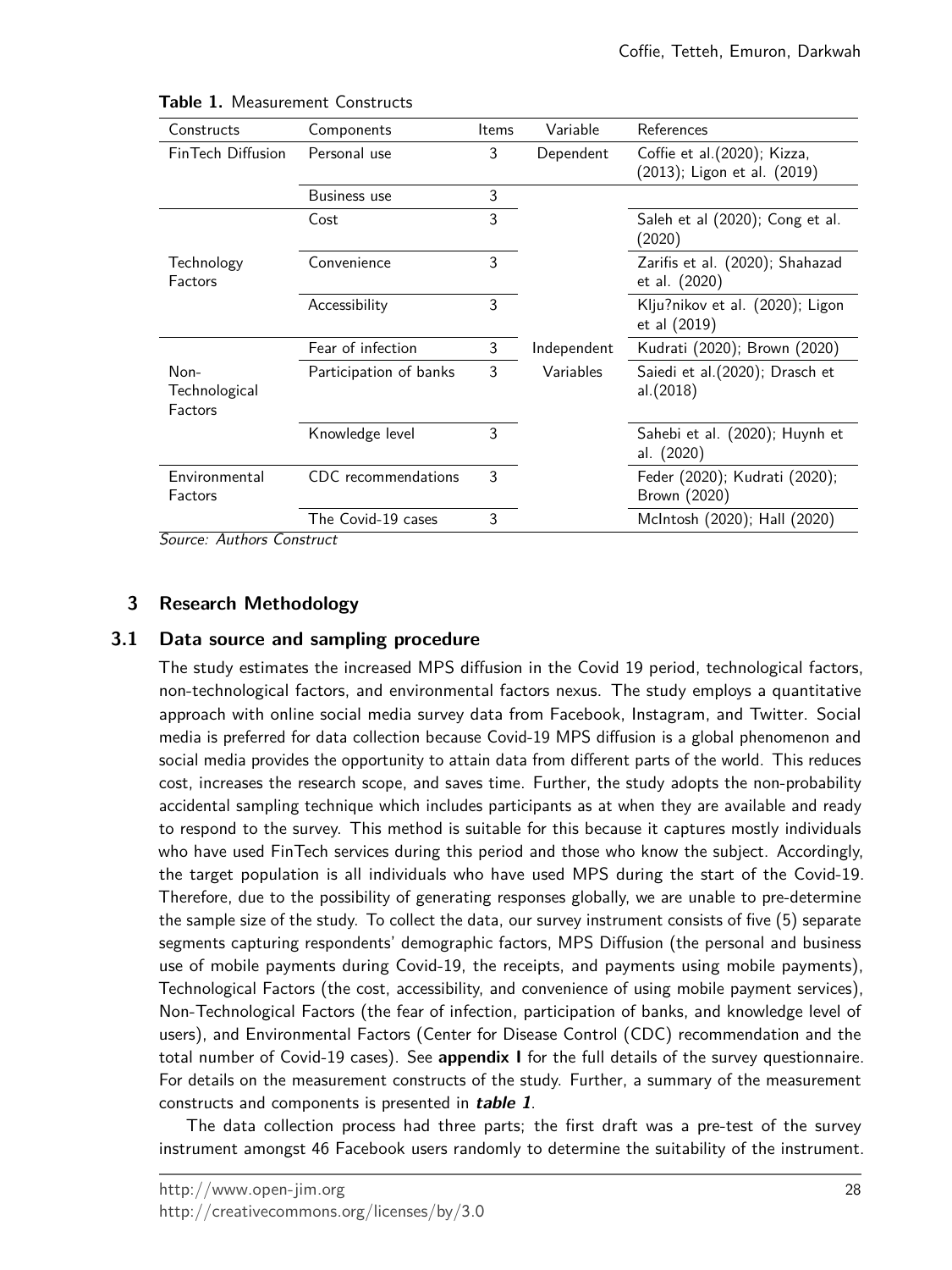The second stage was a follow-up test on 27 Facebook users to confirm the suitability of the improved instrument. Finally, the error-free and unambiguous questionnaire was shared via Facebook, Twitter, and Instagram. The survey was conducted between  $1<sup>st</sup>$  March 2021, to 15<sup>th</sup> March 2021. The total response generated was 3,563. However, the data was cleaned for incomplete responses and the final responses stood at 3539. This number is attained mainly because of the duration of the data collection process and the unwillingness of individuals to participate. Nonetheless, the sample generated provides a good statistical figure for the structural equation model estimation.

#### **3.2 Model specification**

The structural equation model (SEM) is employed to estimate the nexus between the increased MPS diffusion during Covid-19, technological factors, non-technological factors, and environmental factors. Further, we estimate the mediating effect of environmental factors in the relationship between MPS diffusion, technological factors, and non-technological factors. This model is selected because it allows for the estimation of complex relationships between one or more independent variables and one or more dependent variables. This technique allows the approximation of multilevel regression models. It also helps in testing research hypotheses that contain direct and indirect observations of one or more dependent and independent variables. However, the foremost reason for employing the SEM technique in this study is to examine and validate the proposed casual model illustrated in Figure 1. Per the structural model containing four (4) variables; FD, TF, NTF, and EF, where firm FD is the response variable (Y) or the endogenous variable while TF, NTF, and EF are exogenous variables (Xs) with EF also serving as a mediating variable. Mathematically, the model is presented theoretically in a matrix form as:

$$
\begin{bmatrix} y_1 \\ \cdots \\ y_p \end{bmatrix} = \begin{pmatrix} 0 & \cdots & \beta_{1p} \\ \vdots & \ddots & \vdots \\ \beta_{p1} & \cdots & 0 \end{pmatrix} \begin{bmatrix} y_1 \\ \cdots \\ y_p \end{bmatrix} + \begin{pmatrix} \delta_{11} & \cdots & \delta_{1q} \\ \vdots & \ddots & \vdots \\ \delta_{p1} & \cdots & \delta_{pq} \end{pmatrix} \begin{bmatrix} x_1 \\ \cdots \\ x_q \end{bmatrix} + \begin{bmatrix} \varepsilon_1 \\ \cdots \\ \varepsilon_p \end{bmatrix}
$$
 (1)

Summarily the matrix equation in Eq. (1) is reformulated as:

$$
Y = BY + \Gamma X + \varepsilon \tag{2}
$$

Where  $p$  represents the number of regression equations to be estimated simultaneously,  $p$ by  $p$  **B** square matrix contains the parameter coefficients of the regressors of Y variables on the other Y variables with the 0 diagonal values implying that a variable cannot cause itself. Further, the p by q  $\Gamma$  matrix contains coefficients of the Y's on X's whereas  $\varepsilon$  is a p by 1 vector consisting of residual terms. Per the theoretical model specified, a series of regression equations are to be estimated to assess the causal effects amid the variables employed in the study.

## **4 Empirical Estimation**

#### **4.1 Demographic characteristics of survey respondents**

The results from the descriptive analysis revealed that most of the respondents of the survey are male with 76% compared to the female counterparts of 23.5%. This supports the active participation of the male gender in technology diffusion. Further, per the analysis, the survey respondents are mostly between the ages of 26-30 years of age at 57.3%. This is followed by those in the age bracket of 31 years or more at 27.2%. The concentration of the respondents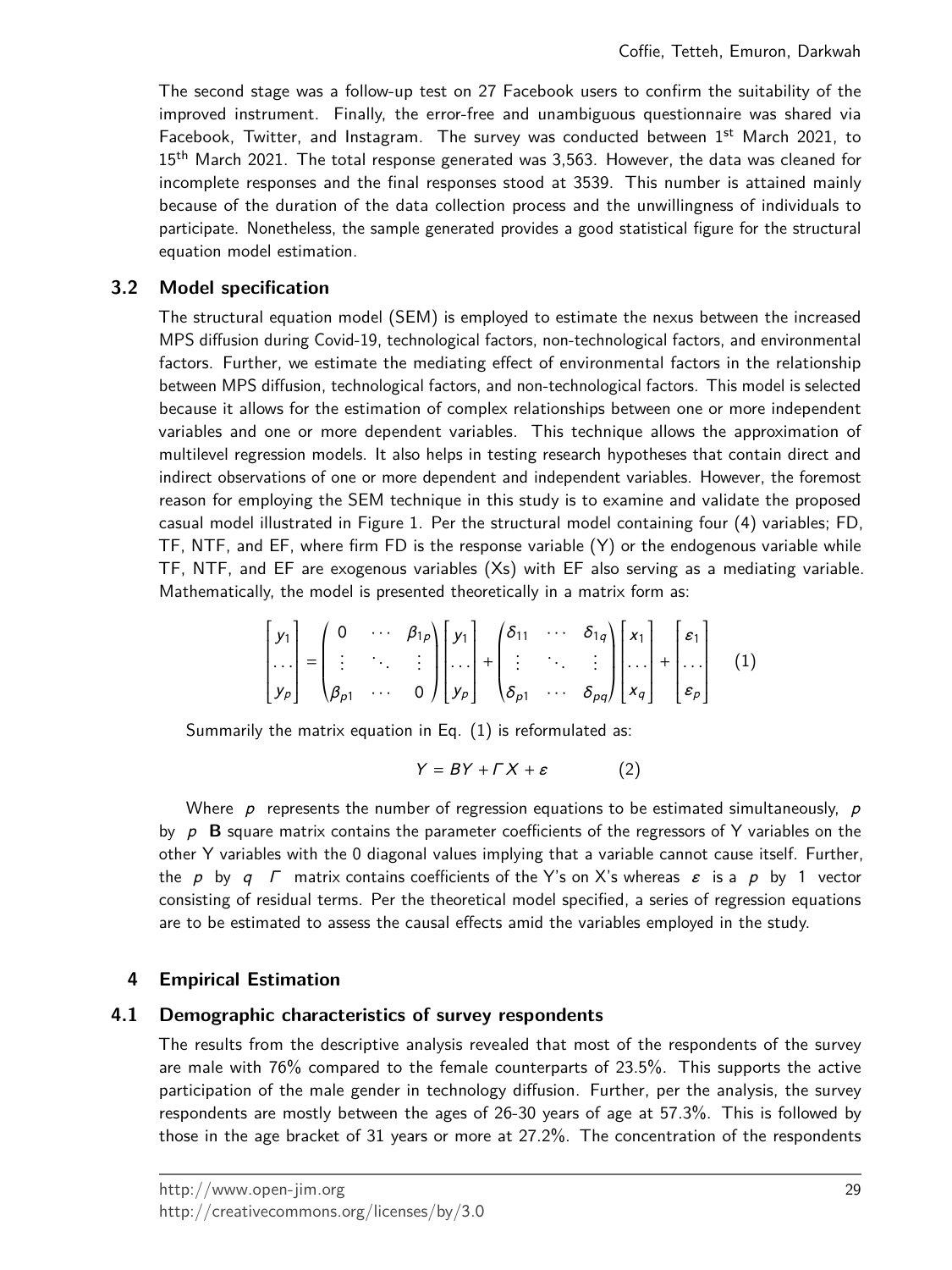within the age bracket 26-30 years could suggest that FinTech products appeal mostly to the young than the old. Concerning the educational background of the survey respondents, most of the respondents had a graduate degree at 56.4%. This is followed by those with a post-graduate qualification at 31.2%. Consequently, this could mean that the level of education of individuals could affect the use of FinTech services. Finally, on the location of the respondents, the majority of the survey respondents are based in urban areas (76.4) while the remaining 23.6% are based in rural areas. This surmises that individuals in urban areas are likely to diffuse FinTech services compared to those in rural areas. See **Table 2** for the statistical details.

| Gender    | Male          | 2865 | 76.5% |
|-----------|---------------|------|-------|
|           | Female        | 879  | 23.5% |
| Age group | 18-25         | 584  | 15.5% |
|           | $26 - 30$     | 2142 | 57.3% |
|           | 31 and above  | 1018 | 27.2% |
| Education | <b>Basic</b>  | 464  | 12.4% |
|           | Graduate      | 2110 | 56.4% |
|           | Post-Graduate | 1170 | 31.2% |
| Location  | Urban         | 2862 | 76.4% |
|           | Rural         | 882  | 23.6% |

**Table 2.** Descriptive Statistics of Survey Respondents

Source: Authors Construct

## **4.2 Reliability and Validity Tests**

To be able to estimate a robust structural equation model to examine the nexus between the MPS diffusion, technological factors, non-technological factors, and environmental factors, both reliability and validity tests are significant to determine the quality of the research instruments. Consequently, Cronbach's alpha, composite reliability, KMO and Bartlett's and, Herman's single factor tests are employed. **Table 3** depicts the results of the tests. First, we estimate the internal consistency of the research instruments with Cronbach's alpha. Following, the value conveyed for Cronbach's alpha are all above 0.7 and confirms the internal consistency of the research instrument. Further, composite reliability is employed to assess the overall scale reliability of the research instruments. The reported values above 0.8 back the reliability of the research instrument. Again, we check for the sampling adequacy of the instrument using the KMO and Bartlett's test. The result of 0.79 and a probability of 0.00 reveals the adequacy of the study sample. Lastly, the Herman single factor test is employed using the principal Axis Factoring (PAF) by loading 26 items on a single factor to investigate the issue of common method variance. The results reveal a total variance of 34.9% which is less than 50%. Consequently, common factor variance is an issue in this study. So, this provides sufficient confirmation to validate the outcome of the study.

Since the reliability of the instrument is established, the next step is to validate the instrument. Therefore, we advance to test the validity of the research instrument using the cross-loading factor and the average variance extracted (AVE). **Table 4** depicts the results of the validity test. The accepted values of the cross-loading factor must be above 0.4. Subsequently, the results illustrate that all the constructs have cross-loading values above 0.6. This substantiates that the items satisfactorily support the various constructs within the study. Further, the result of the AVE is expected to produce values above 0.5. Hence, the stated constructs show values above 0.5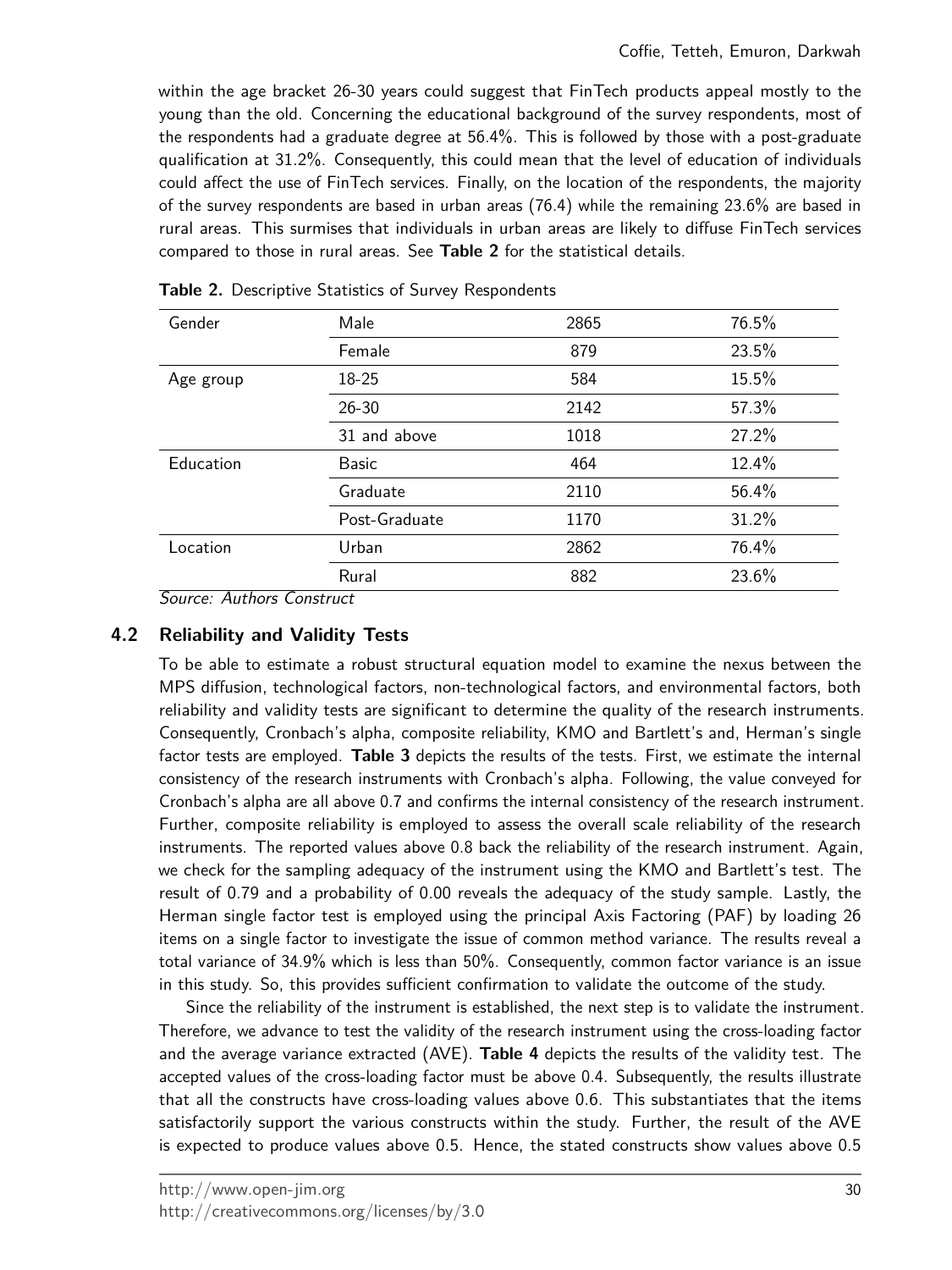| Variables  | Cronbach?s<br>alpha | Composite<br>Reliability | KMO and<br>Bartlett?s | Herman Single<br>Factor |
|------------|---------------------|--------------------------|-----------------------|-------------------------|
| <b>FD</b>  | 0.836               | 0.889                    | Value                 | 34.9%                   |
| <b>TF</b>  | 0.780               | 0.830                    | 0.79                  |                         |
| <b>NTF</b> | 0.834               | 0.880                    | Probability           |                         |
| <b>EF</b>  | 0.741               | 0.820                    | 0.00                  |                         |

#### **Table 3.** Reliability Test

Source: Authors Construct

to prove the research instrument meets both reliability and validity requirements to necessitate additional analysis. So, we continue to estimate the structural equation model.

## **4.3 Hypotheses Testing**

The study examines the nexus between MPS diffusion in this Covid-19 period, technological factors, non-technological factors, and environmental factors using survey responses from 3744 social media users. The results of the structural equation model are illustrated in **table 5**. Per the model outcome, all the hypothesized relationships confirm positive nexuses except for hypotheses H2a which shows a negative relationship. Accordingly, the increase in MPS diffusion in the Covid era is explained by MPS technological factors. Thus, a unit improvement in the technological factors of the MPS leads to a 0.226 increase in the diffusion of FinTech at a statistically significant level of 0.000<sup>a.</sup> Again, the increase in MPS diffusion currently is explained by non-technological factors. This is supported by a statistically significant value of 0.000<sup>a</sup> to show that a unit increase in nontechnological factors increases MPS diffusion by 0.324. Further, the current environmental factors prove to influence MPS diffusion in recent times. This is supported by a statistically significant level of 0.000<sup>a</sup> to prove that a unit increase in the environmental factors leads to a 0.604 increase in MPS diffusion. Although technological factors, non-technological factors, and environmental factors all affect the MPS diffusion in recent times, the reported coefficient for environmental factors depicts the strongest influence. To determine if the relationship between MPS diffusion, technological and non-technological are explained by environmental factors, the results show that environmental factors negatively affect the relationship between recent MPS diffusion and technological factors. However, environmental factors positively affect the relationship between the current MPS diffusion and non-technological factors. This suggests the contribution of the Covid-19 to the recent increase in MPS diffusion. Finally, the study finds that the relationship between environmental factors and non-technological factors and technological factors show positive relationships with a coefficient of  $0.575$   $(0.000)$  and  $0.427$   $(0.000)$  respectively.

Note: <sup>a</sup> represents statistical significance at 0.05%

Following the testing of the study hypotheses, **Figure 4** shows the smartPLS output generated. It shows the path coefficients and the values of the adjusted  $R^2$ . Theoretically, the models show adjusted  $\mathsf{R}^2$  values above 0.5 to demonstrate the models explain more than 50% of the variations in the relationships projected. Accordingly, the model performs better than a zero model.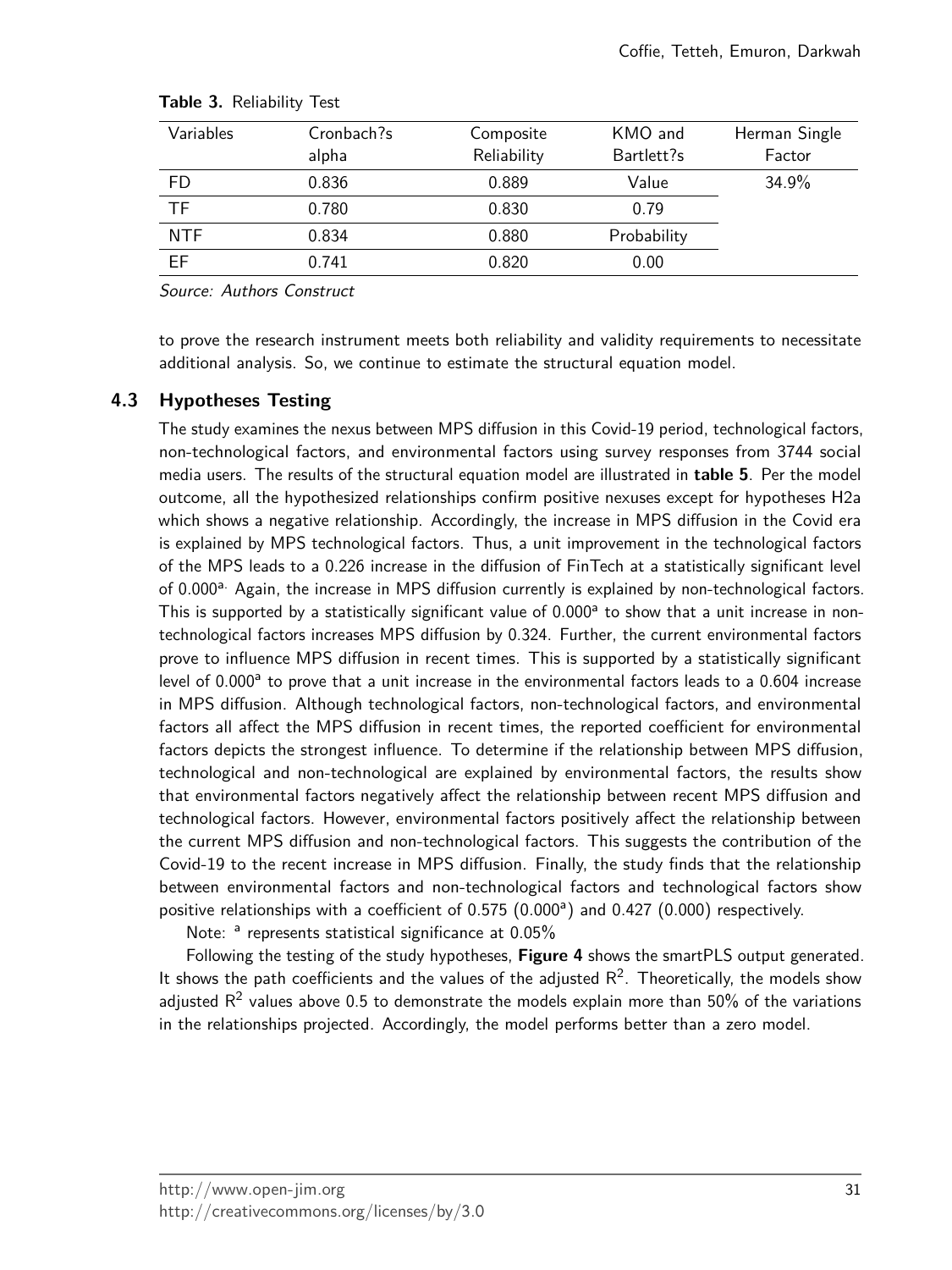| Constructs                          | Components       | <b>FD</b> | TF       | <b>NTF</b> | EF      |
|-------------------------------------|------------------|-----------|----------|------------|---------|
| <b>FD</b>                           | FD1              | .695      | $-.423$  | $-.338$    | .075    |
|                                     | FD <sub>2</sub>  | .807      | $-.301$  | .259       | .088    |
|                                     | FD <sub>3</sub>  | .692      | $-.116$  | .016       | $-.148$ |
|                                     | FD4              | .732      | $-0.337$ | .232       | .128    |
| <b>TF</b>                           | ACC1             | .651      | .757     | .104       | .044    |
|                                     | ACC <sub>2</sub> | .692      | .688     | .249       | $-.083$ |
|                                     | ACC3             | .525      | .898     | .164       | $-.082$ |
|                                     | CST1             | .404      | .695     | $-.192$    | $-.258$ |
|                                     | CST <sub>2</sub> | .559      | .771     | $-.202$    | $-.114$ |
|                                     | CNV1             | .472      | .662     | .025       | .097    |
|                                     | CNV <sub>2</sub> | .028      | .740     | $-.258$    | .070    |
| <b>NTF</b>                          | FI1              | .399      | $-.025$  | .744       | $-.025$ |
|                                     | FI2              | .557      | .158     | .797       | .158    |
|                                     | FI3              | .449      | $-.103$  | .745       | $-.103$ |
|                                     | BNK1             | .531      | $-.182$  | .842       | $-.182$ |
|                                     | BNK <sub>2</sub> | .534      | $-.096$  | .779       | $-.096$ |
|                                     | BNK3             | .504      | .211     | .697       | .211    |
|                                     | KNW1             | .679      | .082     | .553       | .082    |
|                                     | KNW <sub>2</sub> | .670      | $-.245$  | .616       | $-.245$ |
|                                     | KNW3             | .731      | .334     | .723       | $-.435$ |
| EF                                  | CDC1             | .767      | .279     | .159       | .731    |
|                                     | CDC <sub>2</sub> | .754      | $-.130$  | .561       | .762    |
|                                     | CDC3             | .798      | $-.175$  | .312       | .734    |
|                                     | CVC1             | .513      | .167     | .447       | .705    |
|                                     | CVC <sub>2</sub> | .610      | $-.119$  | .087       | .710    |
|                                     | CVC <sub>3</sub> | .497      | .040     | .082       | .775    |
| Average Variance Extracted<br>(AVE) |                  | .567      | .613     | .571       | .522    |

# **Table 4.** Cross Factor Loading

## **Table 5.** Hypotheses Testing

| Hypotheses       | Relationships   | Sign                      | Coefficients   | P. Value         | Decision               |
|------------------|-----------------|---------------------------|----------------|------------------|------------------------|
| H1a              | FD-TF           | $^{+}$                    | 0.226          | 0.000a           | Supported              |
| H <sub>1</sub> b | FD-NTF          | $^{+}$                    | 0.324          | 0.000a           | Supported              |
| H <sub>1</sub> c | FD-EF           | $+$                       | 0.604          | 0.000a           | Supported              |
| H2a              | FD-EF-TF        |                           | $-0.062$       | 0.000a           | Unsupported            |
| H2b              | FD-EF-NTF       | $^{+}$                    | 0.051          | 0.000a           | Supported              |
|                  | EF-NTF<br>FF-TF | $^{+}$<br>$^{\mathrm{+}}$ | 0.576<br>0.427 | 0.000a<br>0.000a | Supported<br>Supported |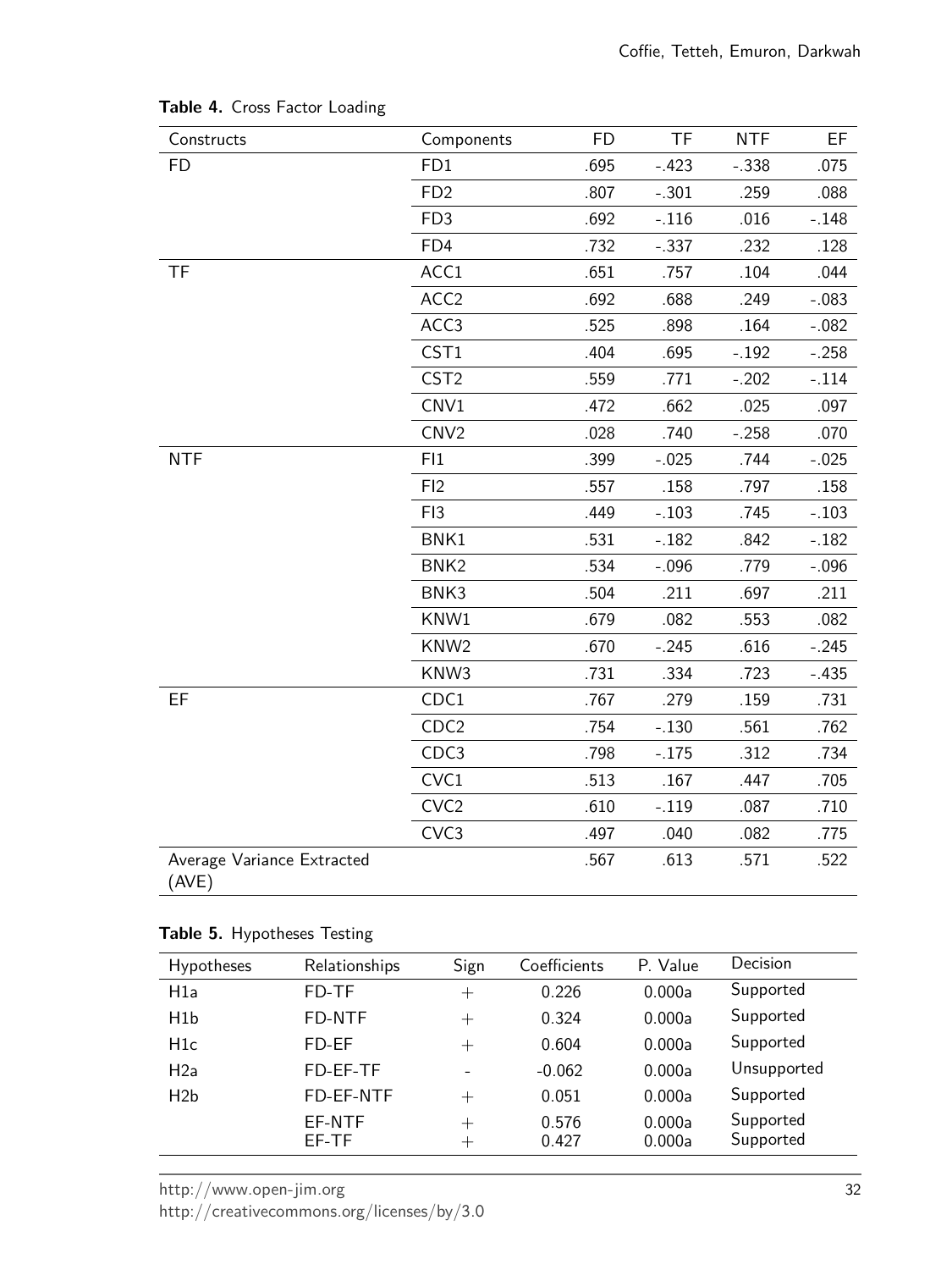

**Figure 4.** SmartPLS output of the model

## **5 Discussion and Managerial Implications**

The study explores the relationships between the recent increase in MPS diffusion and technological, non-technological, and environmental factors using social media administered survey. The recent increase in MPS diffusion is contributed to by the technological factors of the MPS. This is consistent with existing literature (Ključnikov et al., 2020; Kennedyd et al., 2020; Chopra & Ranjani, 2020) to prove that the ease of use, affordability, accessibility, and convenience of technology increases diffusion. Further, this supports the TAM, TRA, and TPA theories to suggest that the specific features of innovation drive diffusion amongst individuals. Before the emergence of the Covid-19 pandemic, studies found the ease of use, affordability, and accessibility as critical factors driving the use of mobile payments (Cong et al., 2020; Zarifis et al., 2020; Shahazad et al., 2020). Thus, this provides consistency in the underlying theory. However, the current surge in diffusion could be also explained by the various measures (reduce the cost of transactions) implemented by both MPS providers and traditional banks to reduce to cost of MPS transactions during this period. Therefore, industry practitioners and policymakers should ensure that the cost of using these services is kept at an affordable minimum for future diffusion and continual usage. Further, the providers of MPS should prioritize constant improvements in the features of MPS to promote mass diffusion. Given the fact that the majority of the survey respondents were relatively younger, future designs should consider technology and aging dynamics to attract older users.

The recent increase in MPS diffusion is contributed to by non-technological factors like the participation of banks, the fear of getting infections, and the knowledge level of individuals concerning FinTech products and services. This is consistent with existing theories to show that under specific conditions, individuals' decisions to diffuse technology would increase or decrease (Sahebi et al., 2020; Huynh et al., 2020). However, given the offerings of mobile payments, industry practitioners, service providers, and policymakers should promote the use of these services beyond such conditions. Further, the literature suggests that banks and FinTech collaborations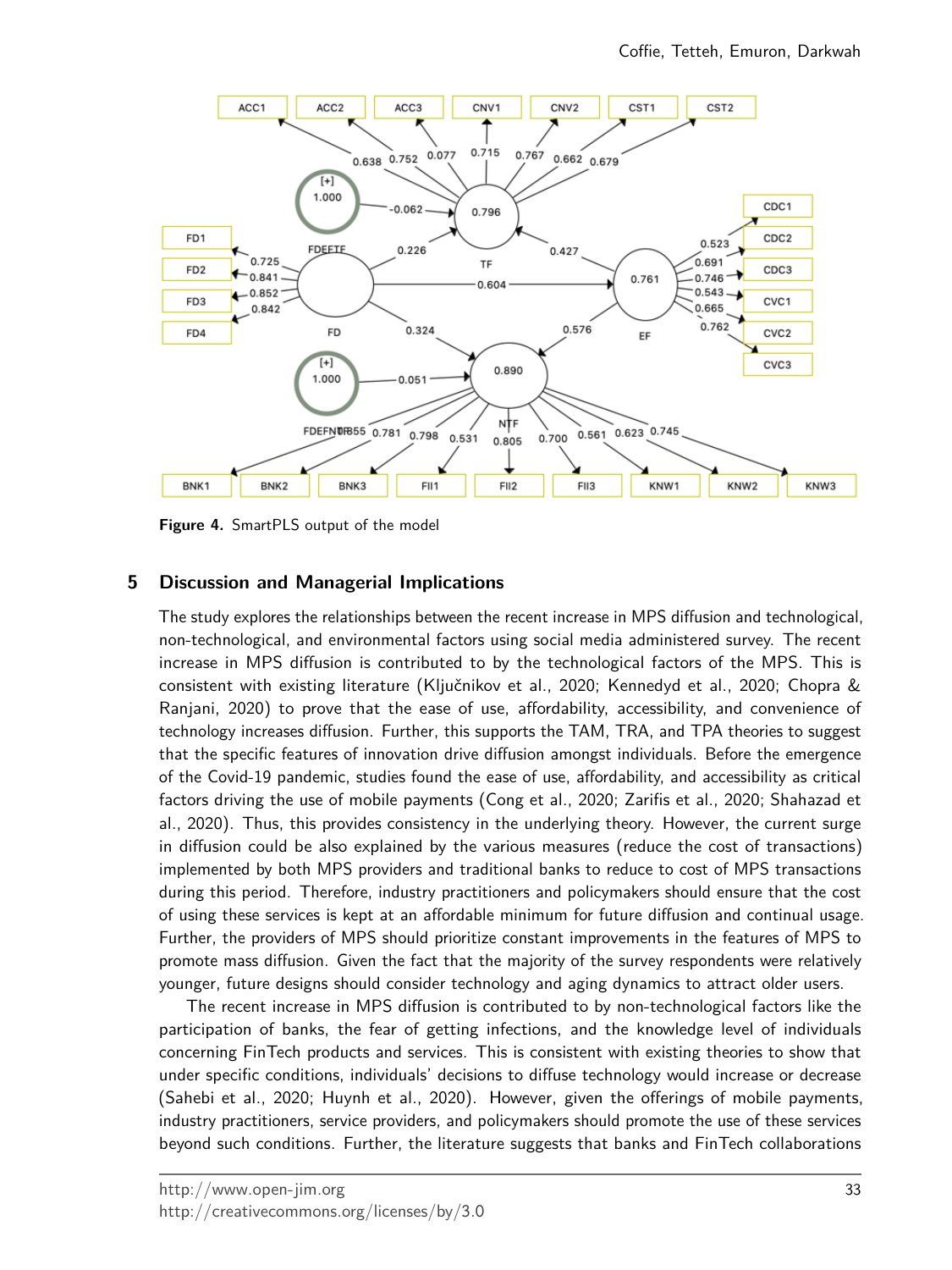promote MPS diffusion, therefore, the call for such collaborations is justified in this period and beyond (Coffie et al., 2020; Drasch et al., 2018). Traditional banks and MPS providers should have different levels of collaboration to improve the diffusion of these services at different levels. Again, the growth rate in the number of infections triggers fear amongst people and for that matter opt for contactless payment. This justifies the use of MPS to prevent other contagious infections (Kudrati, 2020; Brown, 2020). Further, the recent increase in MPS diffusion is contributed to by environmental factors like the spike in the number of Covid-19 cases locally and globally and the recommendations from the center for disease control (CDC) of countries. The onset of the Covid-19 significantly propelled MPS diffusion globally (Kudrati, 2020; Brown, 2020). This could become the springboard for the global mass MPS diffusion. The CDC (Kudrati, 2020) recognizes the potential of the virus to spread through the handling of banknotes and coins and thus this could also be a significant non-pharmaceutical measure to curb the spread of current and future contagious diseases. The positive relationship between the recent increase in MPS diffusion and technological features of the MPS is not mediated by the environmental factors (spikes in the Covid-19 cases and the CDC recommendations).

The positive relationship between the recent increase in MPS diffusion and non-technological factors (bank participation, the fear of infection, and the knowledge level of individuals) is positively mediated by the environmental factors (the spike in Covid-19 cases globally and CDE recommendations). This suggests that the recommendations of the CDC have generated the expected response as many endeavors to avoid contact payment to minimize the possibility of getting infected. Thus, under specific environmental conditions per the TPB and the TOE (DePietro et al., 1990; Fishbein & Ajzen, 1980; Bagozzi, 1982) individuals may choose to diffuse a specific technology. Nonetheless, the use of mobile payments should go beyond these conditions because it offers the opportunity to close the financial exclusion gap, reduce poverty, and improve economic growth (Kim, 2020; Lashitew et al., 2019). Further, this surmises that individuals have taken personal responsibility to reduce possible infection by using MPS. However, mobile payment generates the highest diffusion due to its simplicity and convenience (Yermack, 2018). Therefore, the future design of MPS should be mobile-friendly to support mass diffusion and continual usage. Finally, both the technological and non-technological factors show positive relationships with the recent environmental factors. However, the positive relationship between the environmental factors and the technological factors shows a weaker relation compared to that of the non-technological factors. This explains that the recent occurrence of Covid-19 stimulates both technological and non-technological awareness of users of MPS Therefore, this provides the avenue for MPS developers to expand their service models to satisfy the varied needs of both those in urban and rural areas.

## **6 Conclusion**

The study examines a significant phenomenon in the circle of MPS diffusion amid the Covid-19. It estimates the contribution of technological factors, non-technological factors, and environmental factors on the increased MPS diffusion.

The increase in FinTech product and services diffusion rate globally is higher for mobile payment. The technological factors of mobile payments like the cost, convenience, accessibility, and ease of use contribute to the high diffusion rate. Particularly, the recent reduction in cost and elimination of the cost of transacting via FinTech services by services provides played a major role in the diffusion uptake. This is because although ease of use and convenience plays crucial roles in technology diffusion, the affordability element cannot be undermined. Therefore, to promote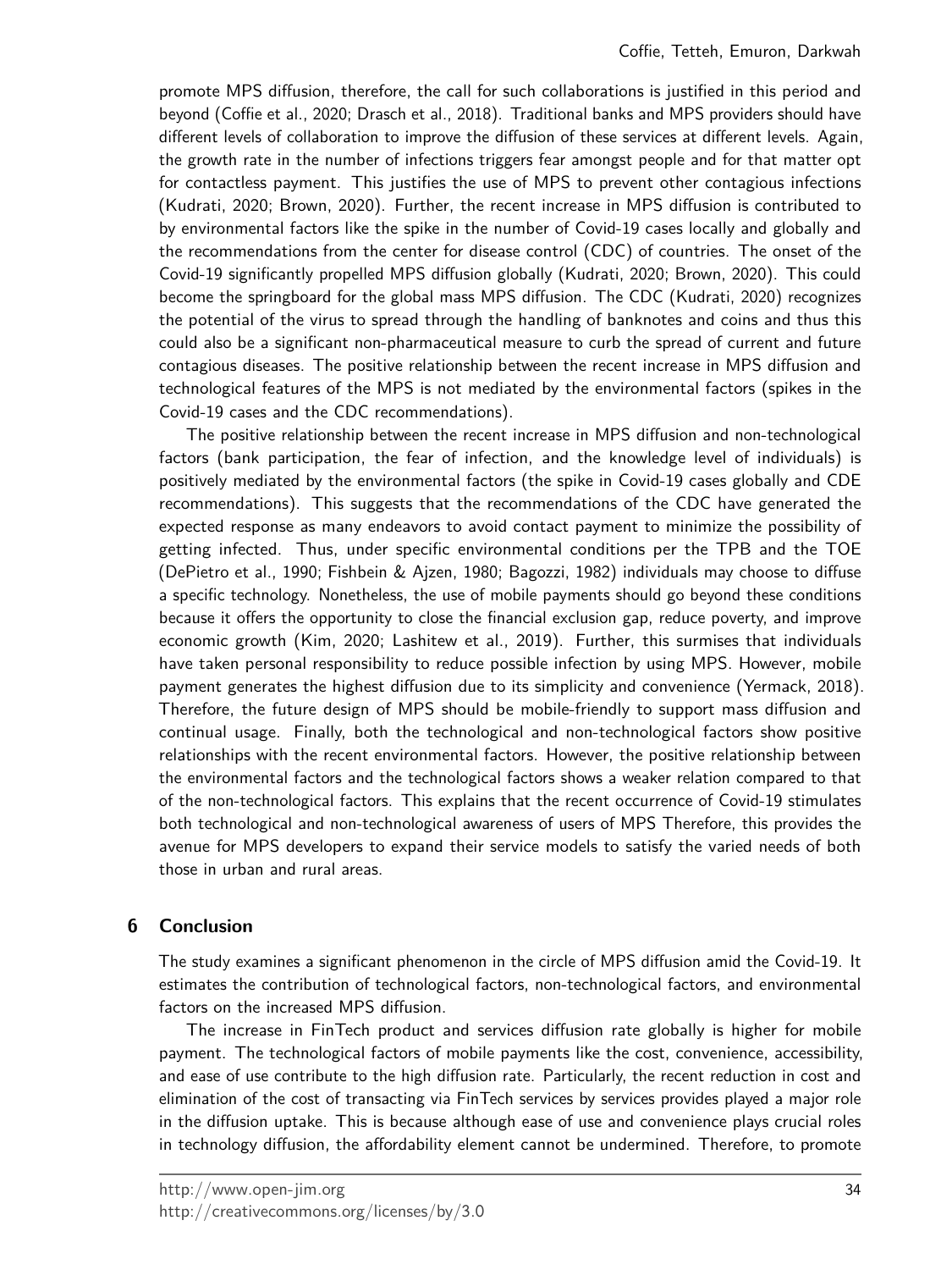mass diffusion and the continual usage of mobile payments beyond Covid-19, policymakers and service providers should urgently consider optimal pricing.

Non-technological factors like the participation of traditional banks, the fear of infection, and the knowledge level of individuals contribute to MPS diffusion in this Covid-19 era. This could be further explained by the fact that many customers of traditional financial institutions were afforded the optional flexibility of seamlessly accessing their funds through third-party FinTech applications. Therefore, beyond Covid-19, the collaboration between traditional financial institutions and MPS providers should be encouraged to boost mass diffusion. Further, the MPS supports the social distancing agenda of most countries in an attempt to avoid contact transactions.

The recent environmental factors (spike in Covid-19 cases globally and the recommendations of the CDC) of various countries also contribute to the recent high uptake of MPS. Although the uptake of MPS experienced steady growth in the past decade, the margin of growth between 2020-2021 indicates the real impact of Covid-19 on MPS. This is explained by the classification of contact payment as a potential channel for the spread of the virus. Previous studies have confirmed the existence of pathogens on banknotes and therefore, both countries and individuals opt for contactless payment in this period. Consequently, mobile payment can significantly reduce the spread of viruses and bacteria through the exchange of banknotes and coins.

To understand the mediating role of the environmental factors, it is established that the positive relationship between MPS diffusion and non-technological factors is mediated positively by environmental factors. This is because the recommendations of the CDC and the spike in Covid-19 cases created awareness for individuals. Further, these prompted traditional financial institutions to become flexible in the integration of their systems with MPS providers to aid seamless diffusion. Therefore, Covid-19 creates a platform that could become vital to the design and pricing of future FinTech services.

## **7 Limitations and Recommendations for Future Studies**

While this study is timely in examining a significant phenomenon in the current diffusion trend in MPS globally, few limitations exist that could be addressed by future studies. Although these limitations do not significantly affect the current study outcome, future studies should consider time series analysis of Covid-19 cases and MPS diffusion. This would account for the deficiencies of this study concerning the effect of the passage of time on the study outcome. Again, the study employed primary data and thus future studies should consider secondary data when significantly available. The use of secondary data in the future would provide an opportunity for a standardized study across multiple countries. Further, the digital currency gained much attention in this period with a single coin topping over \$ 50,000 at a point in time. Could this be Covid-19 related? Future studies should explore this nexus to understand the reasons for this price spike because currently, the same coin witnessed a sharp decline in prices after the introduction of Covid-19 vaccines globally.

## **8 References**

Anagnostopoulos, I. (2018). Fintech and regtech: Impact on regulators and banks. Journal of Economics and Business, 100, 7–25. https://doi.org/10.1016/j.jeconbus.2018.07.003

BenYishay, Ariel; Maria, Jones; Florence, Kondylis; Ahmed, Mushfiq, M. (2020). Gender gaps in technology diffusion. Journal of Development Economics, 143, 102380.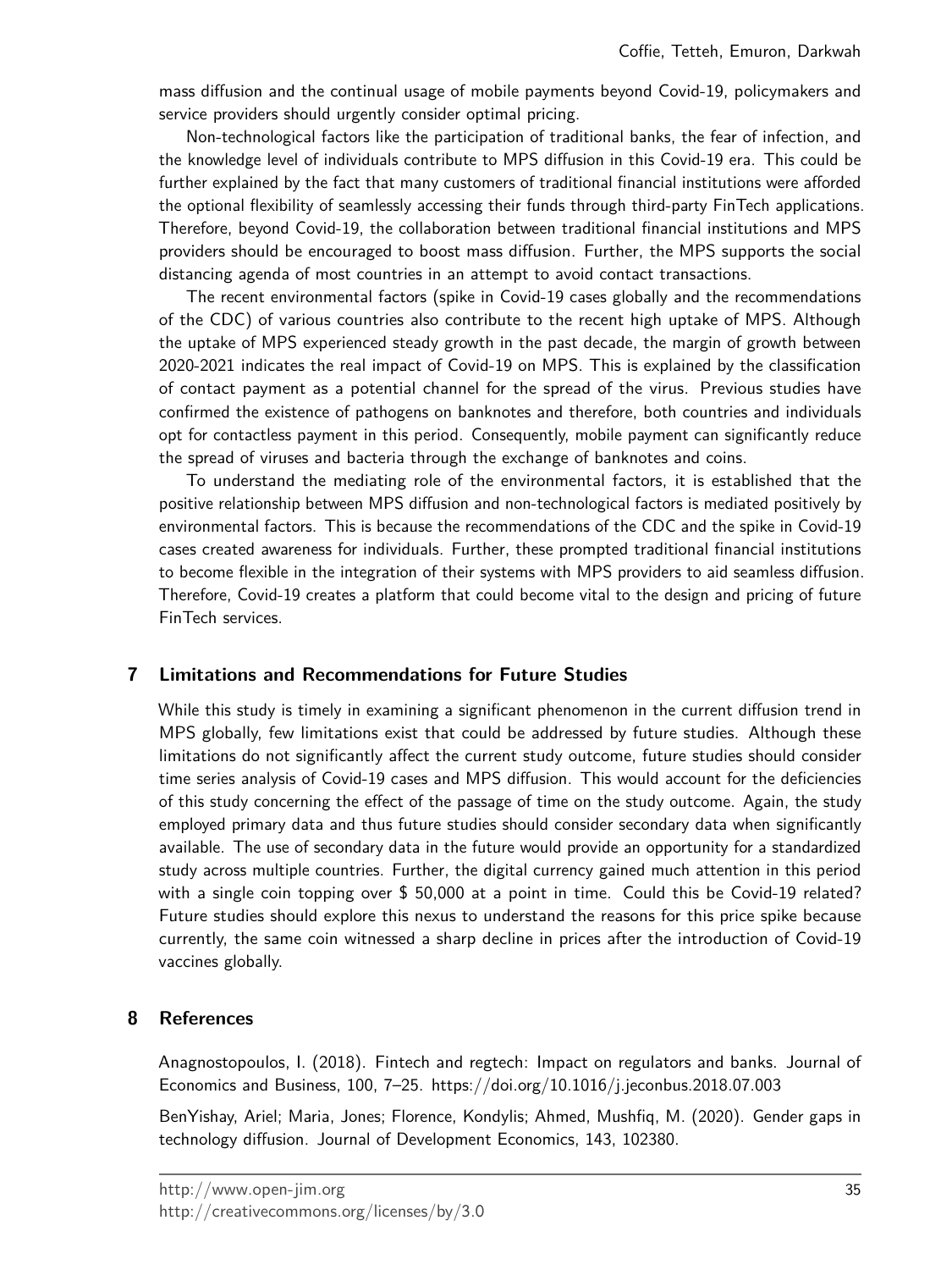Angelakis, E., Azhar, E. I., Bibi, F., Yasir, M., Al-Ghamdi, A. K., Ashshi, A. M., Raoult, D. (2014). Paper money and coins as potential vectors of transmissible disease. Future microbiology, 9(2), 249-261.

Adinortey, C. A., Amewowor, D. H. A. K., Galyuon, I. K. A., Adinortey, M. B., Addo, F. A. (2011). The Ghanaian currency notes and coins: A medium of exchange for pathogenic microbes. Journal of Ghana Science Association, 13(2), 50.

Arnold, C. (2020 March 18). How soon will we have a coronavirus vaccine? The race against COVID-19. New Scientist. Retrieved from: [https://www.newscientist.com/article/](https://www.newscientist.com/article/2237742-how-soon-will-we-have-a-coronavirus-vaccine-the-race-against-COVID-19/#ixzz6HgZm9917) 2237742[-how-soon-will-we-have-a-coronavirus-vaccine-the-race-against-COVID-](https://www.newscientist.com/article/2237742-how-soon-will-we-have-a-coronavirus-vaccine-the-race-against-COVID-19/#ixzz6HgZm9917)19/#ixzz6HgZm9917

Almuraqab, N. A. S. (2019). Predicting determinants of the intention to use digital currency in the UAE: an empirical study. Electronic Journal of Information Systems in Developing Countries. Advance online publication. DOI: 10.1002/isd2.12125

Arango-Arango, C. A., & Suárez-Ariza, N. (2020). Digital payments adoption and the demand for cash: New international evidence. Journal of Payments Strategy & Systems, 14(4), 392-410.

Alzahrani, S., & Daim, T. U. (2021). Technology Adoption: Case of Cryptocurrency. In Recent Developments in Individual and Organizational Adoption of ICTs (pp. 96-119). IGI Global. DOI: 10.4018/978-1-7998-3045-0.ch006

Bagozzi, R. P., Baumgartner, H., & Yi, Y. (1992). State versus action orientation and the theory of reasoned action: An application to coupon usage. Journal of consumer research, 18(4), 505-518.

Brown, D. (2020 March 6, 2020. Can cash carry coronavirus? World Health Organization says digital payments when possible. USA Today. Retrieved from: [https://www.usatoday.com/story/](https://www.usatoday.com/story/money/2020/03/06/coronavirus-COVID-19-concerns-over-using-cash/4973975002/) money/2020/03/06/coronavirus-COVID-19[-concerns-over-using-cash/](https://www.usatoday.com/story/money/2020/03/06/coronavirus-COVID-19-concerns-over-using-cash/4973975002/)4973975002/

Chen, Z., Li, Y., Wu, Y., & Luo, J. (2017). The transition from traditional banking to mobile internet finance[202F?]: an organizational innovation perspective - a comparative study of Citibank and ICBC. [https://doi.org/](https://doi.org/10.1186/s40854-017-0062-0)10.1186/s40854-017-0062-0

Coffie, C. P. K., Hongjiang, Z., Mensah, I. A., Kiconco, R., & Simon, A. E. O. (2020). Determinants of FinTech payment services diffusion by SMEs in Sub-Saharan Africa: evidence from Ghana. Information Technology for Development, 1–22. [https://doi.org/](https://doi.org/10.1080/02681102.2020.1840324)10.1080/02681102.2020.1840324

Coffie, C. P. K., Zhao, H., & Adjei Mensah, I. (2020). Panel Econometric Analysis on Mobile Payment Transactions and Traditional Banks Effort toward Financial Accessibility in Sub-Sahara Africa. Sustainability, 12(3), 895. [https://doi.org/](https://doi.org/10.3390/su12030895)10.3390/su12030895

Crosman, P. (2020 March 18).Fintechs getting a boost from coronavirus outbreak. Retrieved From <https://www.americanbanker.com/news/fintechs-getting-a-boost-from-coronavirus-outbreak>

Chengyi, L.(2020 March 17).Delivery Technology Is Keeping Chinese Cities Afloat Through Coronavirus. Harvard Business Review. Retrieved from https://hbr.org/2020/03/delivery-technology-is-keeping-chine

Chorzempa, M. (2021). China, the United States, and central bank digital currencies: how important is it to be first?. China Economic Journal, 1-14. https://doi.org/10.1080/17538963.2020.1870278

Chopra, A., & Ranjani, K. S. (2020). Adoption of digital transaction model by micro enterprises to target millennials in India: An exploratory study. Social Business. https://doi.org/10.1362/204440820X15813359

Cong, L. W., Li, Y., & Wang, N. (2020). Tokenomics: Dynamic adoption and valuation (No. w27222). National Bureau of Economic Research. DOI 10.3386/w27222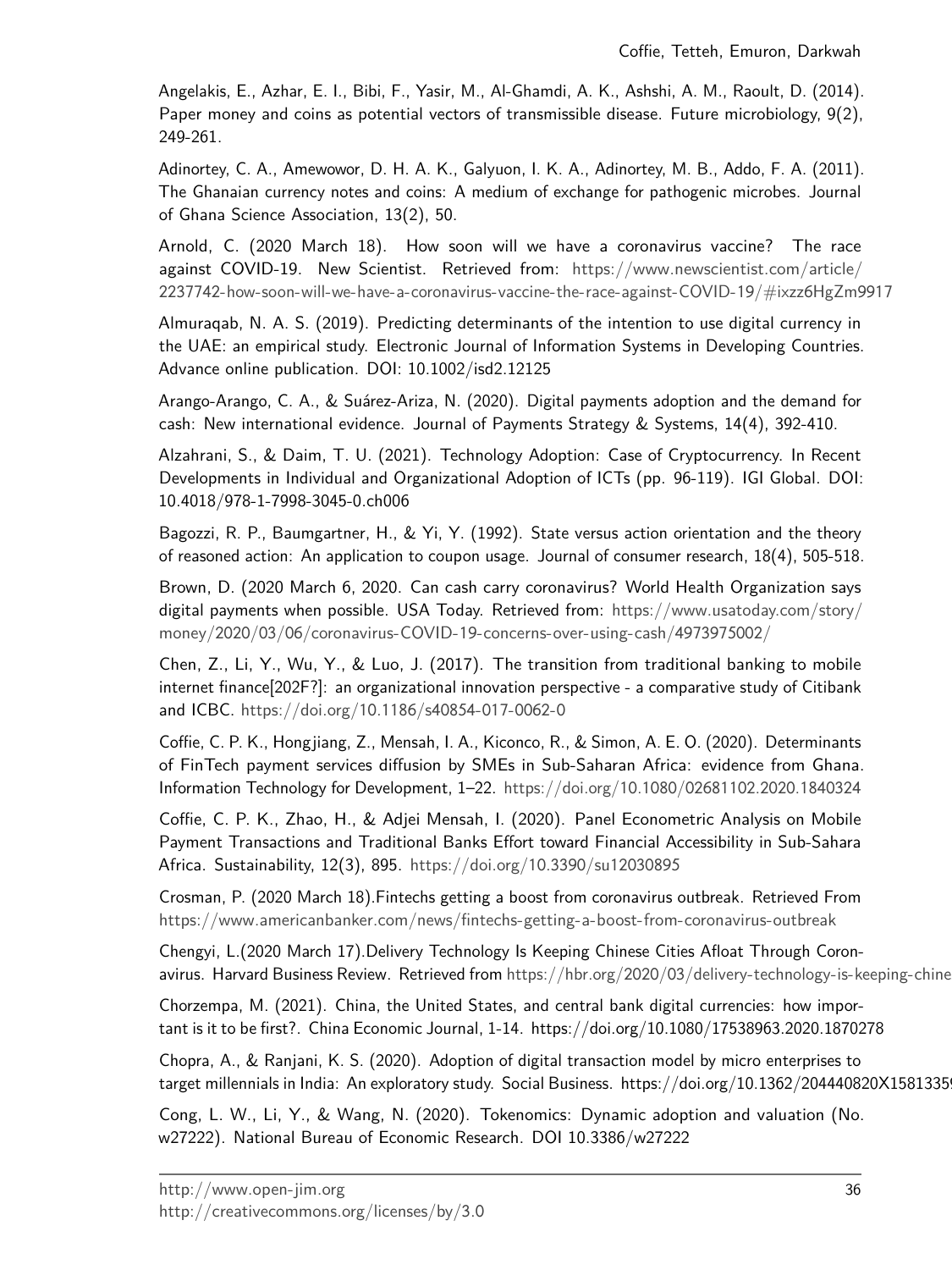Davis, F. D. (1989). Perceived usefulness, perceived ease of use, and user acceptance of information technology. MIS quarterly, 319-340.

Depietro, R., Wiarda, E., & Fleischer, M. (1990). The context for change: Organization, technology and environment. The processes of technological innovation, 199(0), 151-175.

Daryaei, M., Jassbi, J., Radfar, R., & Khamseh, A. (2020, November). Bitcoin Adoption as a New Technology for Payment Mechanism in a Tourism Collaborative Network. In Working Conference on Virtual Enterprises (pp. 167-176). Springer, Cham. [https://doi.org/](https://doi.org/10.1007/978-3-030-62412-5_14)10.1007/ 978-3-030-[62412](https://doi.org/10.1007/978-3-030-62412-5_14)-5\_14

Drasch, B. J., Schweizer, A., & Urbach, N. (2018a). Integrating the ' Troublemakers '[202F?]: A taxonomy for cooperation between banks and fi ntechs. Journal of Economics and Business, 100(March), 26–42. [https://doi.org/](https://doi.org/10.1016/j.jeconbus.2018.04.002)10.1016/j.jeconbus.2018.04.002

Drasch, B. J., Schweizer, A., & Urbach, N. (2018b). Integrating the ' Troublemakers '[202F?]: A taxonomy for cooperation between banks and fi ntechs. Journal of Economics and Business, March, 1–17. [https://doi.org/](https://doi.org/10.1016/j.jeconbus.2018.04.002)10.1016/j.jeconbus.2018.04.002

Feder, S. (2020 March 20). Coins carry viruses better than paper money, experts say as China begins sterilizing cash. Business Insider. Retrieved from [https://www.businessinsider.in/science/news/](https://www.businessinsider.in/science/news/coins-carry-viruses-better-than-paper-money-experts-say-as-china-begins-sterilizing-cash/articleshow/74567093) [coins-carry-viruses-better-than-paper-money-experts-say-as-china-begins-sterilizing-cash/articlesho](https://www.businessinsider.in/science/news/coins-carry-viruses-better-than-paper-money-experts-say-as-china-begins-sterilizing-cash/articleshow/74567093)w/ [74567093](https://www.businessinsider.in/science/news/coins-carry-viruses-better-than-paper-money-experts-say-as-china-begins-sterilizing-cash/articleshow/74567093)

Gai, K., Qiu, M., & Sun, X. (2018). A survey on FinTech. Journal of Network and Computer Applications, 103(January 2017), 262–273. [https://doi.org/](https://doi.org/10.1016/j.jnca.2017.10.011)10.1016/j.jnca.2017.10.011

Goh, E., & Sigala, M. (2020). Integrating Information & Communication Technologies (ICT) into classroom instruction: teaching tips for hospitality educators from a diffusion of innovation approach. Journal of Teaching in Travel & Tourism,  $20(2)$ , 156-165. [https://doi.org/](https://doi.org/10.1080/15313220.2020.1740636)10.1080/ [15313220](https://doi.org/10.1080/15313220.2020.1740636).2020.1740636

Hatchett, R. J., Mecher, C. E., Lipsitch, M. (2007). Public health interventions and epidemic intensity during the 1918 influenza pandemic. Proceedings of the National Academy of Sciences, 104(18), 7582-7587.

Hall, I. (2020 March 19). Governments quarantine banknotes as coronavirus puts 'dirty' money in the spotlight. Global Government Forum. Retrieved from [https://www.globalgovernmentforum.](https://www.globalgovernmentforum.com/governments-quarantine-banknotes-as-coronavirus-puts-dirty-money-in-spotlight/) [com/governments-quarantine-banknotes-as-coronavirus-puts-dirty-money-in-spotlight/](https://www.globalgovernmentforum.com/governments-quarantine-banknotes-as-coronavirus-puts-dirty-money-in-spotlight/)

Honoré, B. (2019). Diffusion of mobile telephony: Analysis of determinants in Cameroon. Telecommunications Policy, 43(3), 287-298.

Huynh, K., Henry, C., Nicholls, G., & Nicholson, M. (2020). Benchmarking Bitcoin Adoption in Canada: Awareness, Ownership and Usage in 2018. Ledger, 5. [https://doi.org/](https://doi.org/10.5195/ledger.2020.206)10.5195/ledger. [2020](https://doi.org/10.5195/ledger.2020.206).206

Jagtiani, J., & Lemieux, C. (2018). Do fintech lenders penetrate areas that are underserved by traditional banks. Journal of Economics and Business, March,  $0-1$ . [https://doi.org/](https://doi.org/10.1016/j.jeconbus.2018.03.001)10.1016/j. [jeconbus.](https://doi.org/10.1016/j.jeconbus.2018.03.001)2018.03.001

Kudrati M. (2020 March 21, 2020. Can You Get COVID19 From Currency Notes? Mixed Evidence But Do Take Precautions, Experts Say. India Spend. Retrieved from [https://www.indiaspend.com/](https://www.indiaspend.com/can-you-get-covid19-from-currency-notes-mixed-evidence-but-do-take-precautions-experts-say/) can-you-get-covid19[-from-currency-notes-mixed-evidence-but-do-take-precautions-experts-say/](https://www.indiaspend.com/can-you-get-covid19-from-currency-notes-mixed-evidence-but-do-take-precautions-experts-say/)

Ključnikov, A., Civelek, M., Polách, J., Mikoláš, Z., & Banot, M. (2020). How do security and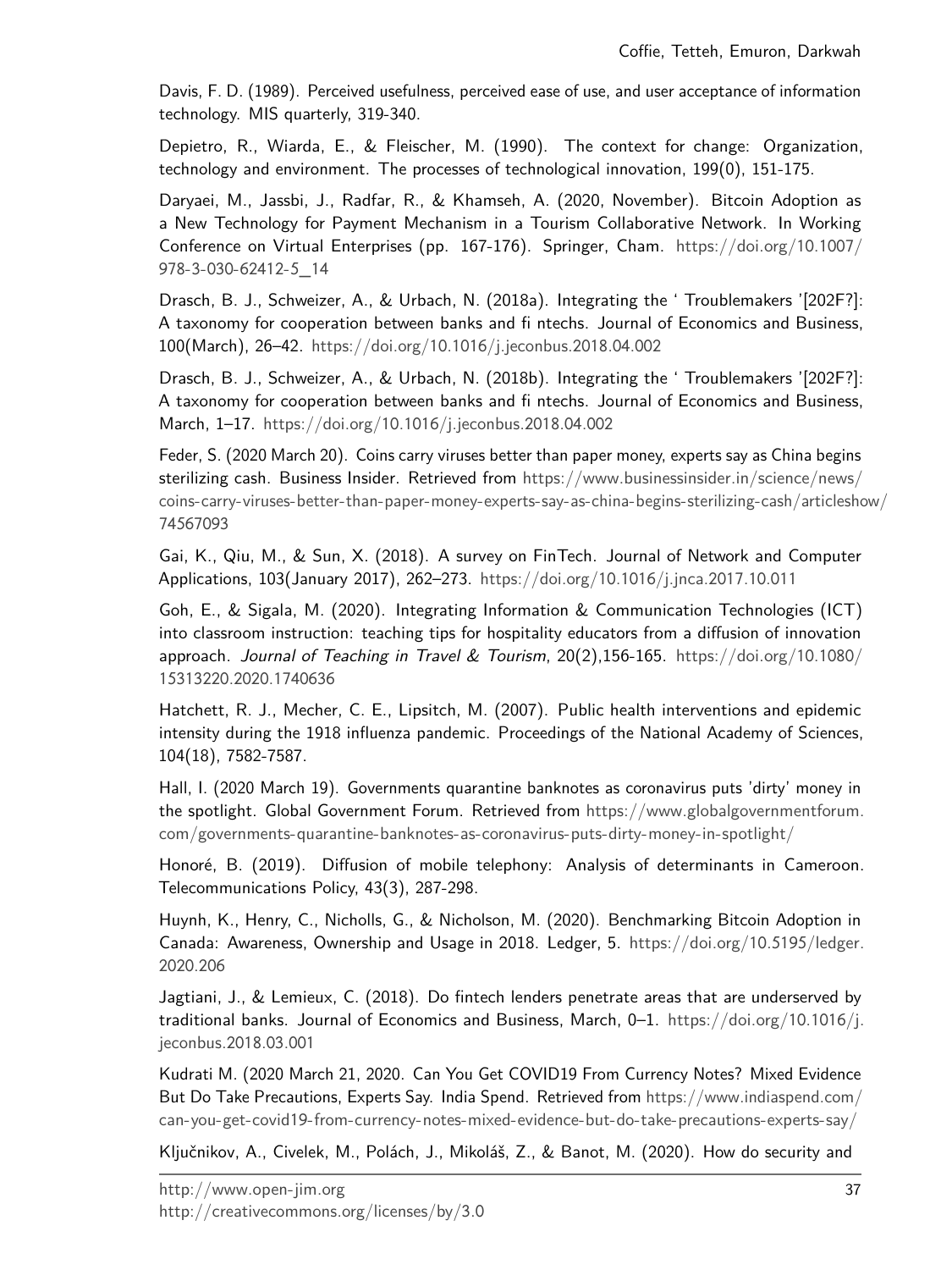Ključnikov, A., Civelek, M., Polách, J., Mikoláš, Z., & Banot, M. (2020). How do security and benefits instill trustworthiness of a digital local currency?. Oeconomia Copernicana, 11(3), 433-465.

Kennedyd, S. I., Yunzhi, G., Ziyuan, F., & Liu, K. (2020). The Cashless Society Has Arrived: How Mobile Phone Payment Dominance Emerged in China. International Journal of Electronic Government Research (IJEGR), 16(4), 94-112. DOI: 10.4018/IJEGR.2020100106

Kosmarski, A. (2020). Blockchain Adoption in Academia: Promises and Challenges. Journal of Open Innovation: Technology, Market, and Complexity, 6(4), 117. [https://doi.org/](https://doi.org/10.3390/joitmc6040117)10.3390/ joitmc[6040117](https://doi.org/10.3390/joitmc6040117)

Kim, K. ha. (2020). The role of mobile money in improving the financial inclusion of Nairobi's urban poor. African Journal of Science, Technology, Innovation and Development. [https:](https://doi.org/10.1080/20421338.2020.1733281) [//doi.org/](https://doi.org/10.1080/20421338.2020.1733281)10.1080/20421338.2020.1733281

Kizza, J. M. (2013). Mobile money technology and the fast disappearing African digital divide. African Journal of Science, Technology, Innovation and Development, 5(5), 373–378. [https:](https://doi.org/10.1080/20421338.2013.829298) [//doi.org/](https://doi.org/10.1080/20421338.2013.829298)10.1080/20421338.2013.829298

Lashitew, A. A., van Tulder, R., & Liasse, Y. (2019). Mobile phones for financial inclusion: What explains the diffusion of mobile money innovations? Research Policy, 48(5), 1201–1215. [https://doi.org/](https://doi.org/10.1016/j.respol.2018.12.010)10.1016/j.respol.2018.12.010

Ligon, E., Malick, B., Sheth, K., & Trachtman, C. (2019). What explains low adoption of digital payment technologies? Evidence from small-scale merchants in Jaipur, India. PloS one, 14(7), e0219450. [https://doi.org/](https://doi.org/10.1371/journal.pone.0219450)10.1371/journal.pone.0219450

Lee, D. K. C., Yan, L., & Wang, Y. (2021). A global perspective on central bank digital currency. China Economic Journal, 1-16. [https://doi.org/](https://doi.org/10.1080/17538963.2020.1870279)10.1080/17538963.2020.1870279

Li, S., & Huang, Y. (2021). The genesis, design and implications of China's central bank digital currency. China Economic Journal, 1-11. https://doi.org/10.1080/17538963.2020.1870273

Lu, H. K., Yang, L. W., Lin, P. C., Yang, T. H., & Chen, A. N. (2017, November). A study on adoption of bitcoin in Taiwan: Using big data analysis of social media. In Proceedings of the 3rd InternationalConference on Communication and Information Processing (pp. 32-38). [https://doi.org/](https://doi.org/10.1145/3162957.3163046)10.1145/3162957.3163046

Ligon, E., Malick, B., Sheth, K., & Trachtman, C. (2019). What explains low adoption of digital payment technologies? Evidence from small-scale merchants in Jaipur, India. PLOS ONE, 14(7), e0219450. [https://doi.org/](https://doi.org/10.1371/journal.pone.0219450)10.1371/journal.pone.0219450

Markel, H., Lipman, H, B., Navarro, J, A., Sloan, A., Michalsen, J, R., Stern, A, M., et al. (2007). Nonpharmaceutical interventions implemented by US cities during the 1918-1919influenzapandemic. JAMA. 2007;298:644–54. DOIExternal LinkPubMedExternal Link

McIntosh. (2020 March 13). Could the Coronavirus Be a Catalyst for Fintech?. Finance Magnates. Retrieved from: https://www.financemagnates.com/cryptocurrency/news/could-the-coronavirus-be-a-catalyst-

Neeltje, V,D., Bushmaker, T., Morris, D, H., Holbrook, M, G., Gamble, A, Brandi N. Williamson, B, N., Tamin, A., Harcourt, J, L., Thornburg, N, J., Gerber, S, I., Lloyd-Smith, J, O., de Wit, E., Munster. V, J. (2020). Aerosol and Surface Stability of SARS-CoV-2 as Compared with SARS-CoV-19. New England Journal of Medicine, 2020; DOI: 10.1056/NEJMc2004973

Náñez Alonso, S. L., Echarte Fernández, M. Á., Sanz Bas, D., & Kaczmarek, J. (2020). Reasons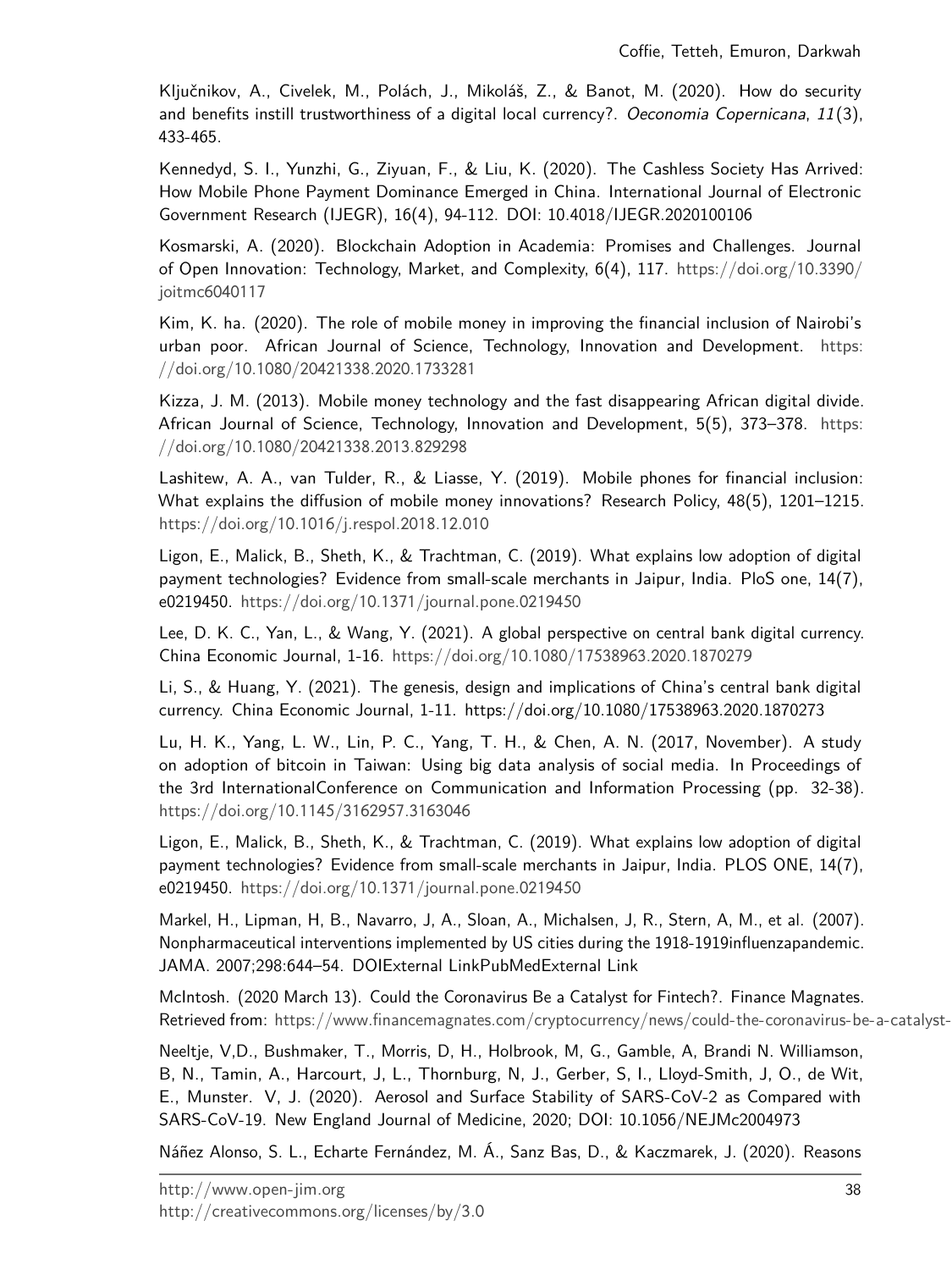Fostering or Discouraging the Implementation of Central Bank-Backed Digital Currency: A Review. Economies, 8(2), 41. [https://doi.org/](https://doi.org/10.3390/economies8020041)10.3390/economies8020041

Presthus, W., & O'Malley, N. O. (2017). Motivations and barriers for end-user adoption of bitcoin as digital currency. Procedia Computer Science, 121, 89-97. [https://doi.org/](https://doi.org/10.1016/j.procs.2017.11.013)10.1016/j.procs. [2017](https://doi.org/10.1016/j.procs.2017.11.013).11.013

Palos-Sanchez, P., Saura, J. R., & Ayestaran, R. (2021). An Exploratory Approach to the Adoption Process of Bitcoin by Business Executives. Mathematics, 9(4), 355. [https://doi.org/](https://doi.org/10.3390/math9040355)10.3390/ math[9040355](https://doi.org/10.3390/math9040355)

Rathore, V. S., Kumawat, V., & Umamaheswari, B. (2020). The Rising of Blockchain Technology and Its Adoption in India. In Rising Threats in Expert Applications and Solutions (pp. 351-357). Springer, Singapore. [https://doi.org/](https://doi.org/10.1007/978-981-15-6014-9_40)10.1007/978-981-15-6014-9\_40

Sahebi, I. G., Masoomi, B., & Ghorbani, S. (2020). Expert oriented approach for analyzing the blockchain adoption barriers in humanitarian supply chain. Technology in Society, 101427. [https://doi.org/](https://doi.org/10.1016/j.techsoc.2020.101427)10.1016/j.techsoc.2020.101427

Saleh, A. H. A. I., Ibrahim, A. A., Noordin, M. F., & Mohadis, H. M. (2020). Factors Influencing Adoption of Cryptocurrency-Based Transaction from an Islamic Perspective. Global Journal of Computer Science and Technology. [https://computerresearch.org/index.php/computer/article/](https://computerresearch.org/index.php/computer/article/view/1936) [view/](https://computerresearch.org/index.php/computer/article/view/1936)1936

Saiedi, E., Broström, A., & Ruiz, F. (2020). Global drivers of cryptocurrency infrastructure adoption. Small Business Economics, 1-54. [https://doi.org/](https://doi.org/10.1007/s11187-019-00309-8)10.1007/s11187-019-00309-8

Shahzad, F., Xiu, G., Wang, J., & Shahbaz, M. (2018). An empirical investigation on the adoption of cryptocurrencies among the people of mainland China. Technology in Society, 55, 33-40. [https://doi.org/](https://doi.org/10.1016/j.techsoc.2018.05.006)10.1016/j.techsoc.2018.05.006

Shah, M. (2017). Digital Currency: The Future of Money. International Journal on Recent and Innovation Trends in Computing and Communication, 5(10), 139-141.

Sivathanu, B. (2019). Adoption of digital payment systems in the era of demonetization in India: An empirical study. Journal of Science and Technology Policy Management. [https:](https://doi.org/10.1108/JSTPM-07-2017-0033) [//doi.org/](https://doi.org/10.1108/JSTPM-07-2017-0033)10.1108/JSTPM-07-2017-0033

Statistica Digital Market Outlook. (2020). Retrieved From: [https://www.statista.com/chart/](https://www.statista.com/chart/23470/global-transaction-value-forecast-of-smartphone-mobile-payments/) 23470[/global-transaction-value-forecast-of-smartphone-mobile-payments/.](https://www.statista.com/chart/23470/global-transaction-value-forecast-of-smartphone-mobile-payments/)

Sun, W., Dedahanov, A. T., Shin, H. Y., & Li, W. P. (2021). Using extended complexity theory to test SMEs' adoption of Blockchain-based loan system. Plos one, 16(2), e0245964. [https://doi.org/](https://doi.org/10.1371/journal.pone.0245964)10.1371/journal.pone.0245964

Štrkolec, M., & Hrabčák, L. (2021). Digital Currency in Broader Sense, Status, Regulation and Development Trends. Financial Law Review, (21 (1)), 62-79. [https://czasopisma.bg.ug.edu.pl/](https://czasopisma.bg.ug.edu.pl/index.php/flr/article/view/5437) [index.php/flr/article/view/](https://czasopisma.bg.ug.edu.pl/index.php/flr/article/view/5437)5437

Torres, S, M. (2011). MI. An influenza outbreak among pilgrims sleeping at a school without purpose-built overnight accommodation facilities. Commun Dis Intell Q Rep. 2011;35:10–5.Pub-MedExternal Link Valeri, M. (2020). Blockchain technology: adoption perspectives in tourism. In Entrepreneurship and Organizational Change (pp. 27-35). Springer, Cham. [https://doi.org/](https://doi.org/10.1007/978-3-030-35415-2_3)10. 1007/978-3-030-[35415](https://doi.org/10.1007/978-3-030-35415-2_3)-2\_3

Wu, Y., Fan, H., Wang, X., & Zou, G. (2019). A regulated digital currency. Science China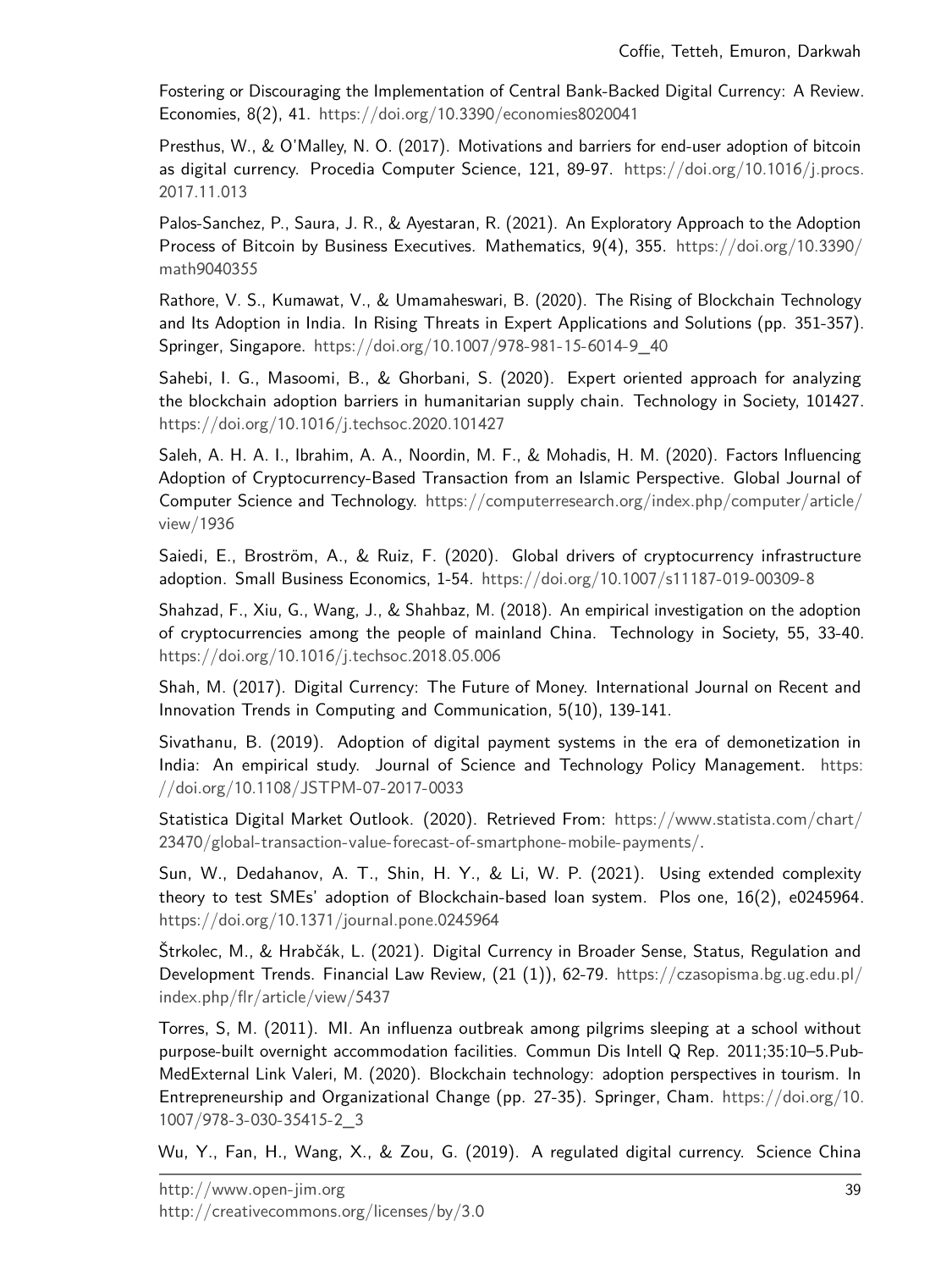Information Sciences, 62(3), 32109. [https://doi.org/](https://doi.org/10.1007/s11432-018-9611-3)10.1007/s11432-018-9611-3

Werner, F., Basalla, M., Schneider, J., Hays, D., & Vom Brocke, J. (2020). Blockchain adoption from an interorganizational systems perspective–a mixed-methods approach. Information Systems Management, 1-16. [https://doi.org/](https://doi.org/10.1080/10580530.2020.1767830)10.1080/10580530.2020.1767830

Ye, C., & Zhao, L. (2021, January). Public Perceptions of Facebook's Libra Digital Currency Initiative: Text Mining on Twitter. In Proceedings of the 54th Hawaii International Conference on System Sciences (p. 5627). 10.24251/HICSS.2021.683

Yao, Q. (2018). A systematic framework to understand central bank digital currency. Science China Information Sciences, 61(3), 1-8. https://doi.org/10.1007/s11432-017-9294-5

Yoo, K., Bae, K., Park, E., & Yang, T. (2020). Understanding the diffusion and adoption of Bitcoin transaction services: The integrated approach. Telematics and Informatics, 53, 101302. [https://doi.org/](https://doi.org/10.1016/j.tele.2019.101302)10.1016/j.tele.2019.101302

Yousafzai, S. Y., Foxall, G. R., & Pallister, J. G. (2010). Explaining internet banking behavior: theory of reasoned action, theory of planned behavior, or technology acceptance model?. Journal of applied social psychology, 40(5), 1172-1202.

Yermack, D. (2018). FinTech in Sub-Saharan Africa[202F?]: What Has Worked Well , and What Hasn ' t FinTech in Sub-Saharan Africa[202F?]: What Has Worked Well , and What Hasn ' t. June.

Zhu, G., & Wei, X. J. (2015, June). The Distinction and Controversy of Digital Currency in

China. In International Conference on Computer Information Systems and Industrial Applications (pp. 678-681). Atlantis Press. https://doi.org/10.2991/cisia-15.2015.185

Zarifis, A., Cheng, X., Dimitriou, S., & Efthymiou, L. (2015). Trust in Digital Currency Enabled Transactions Model. In MCIS (p. 3). : http://aisel.aisnet.org/mcis2015